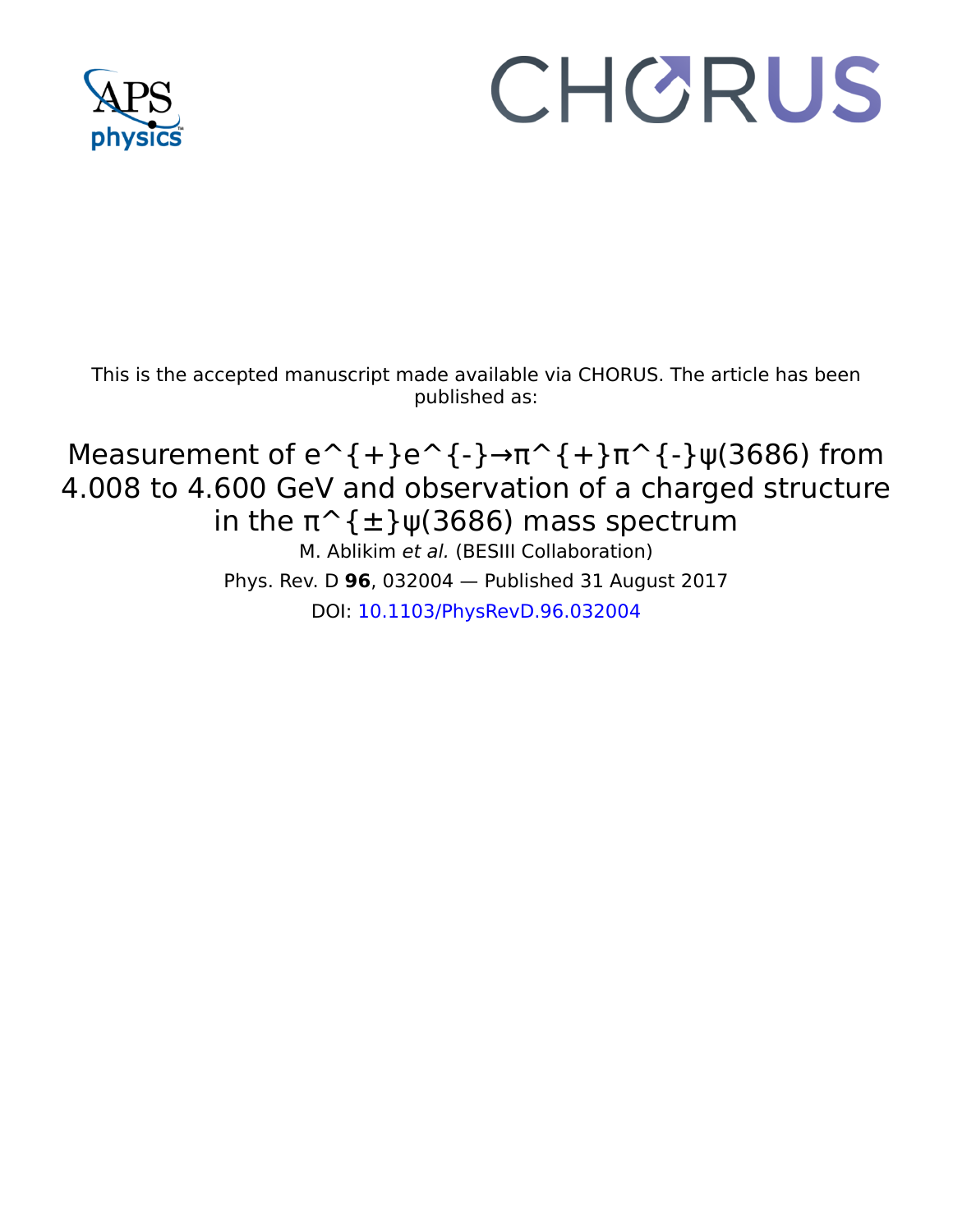# Measurement of  $e^+e^-\rightarrow\pi^+\pi^-\psi(3686)$  from 4.008 to 4.600 GeV and observation of a charged structure in the  $\pi^{\pm}\psi(3686)$  mass spectrum

M. Ablikim<sup>1</sup>, M. N. Achasov<sup>9,d</sup>, S. Ahmed<sup>14</sup>, X. C. Ai<sup>1</sup>, O. Albayrak<sup>5</sup>, M. Albrecht<sup>4</sup>, D. J. Ambrose<sup>45</sup>, A. Amoroso<sup>50A,50C</sup>, F. F. An<sup>1</sup>, Q. An<sup>47,38</sup>, J. Z. Bai<sup>1</sup>, O. Bakina<sup>23</sup>, R. Baldini Ferroli<sup>20A</sup>, Y. Ban<sup>31</sup>, D. W. Bennett<sup>19</sup>, J. V. Bennett<sup>5</sup>, N. Berger<sup>22</sup>, M. Bertani<sup>20A</sup>, D. Bettoni<sup>21A</sup>, J. M. Bian<sup>44</sup>, F. Bianchi<sup>50A,50C</sup>, E. Boger<sup>23,b</sup>, I. Boyko<sup>23</sup>, R. A. Briere<sup>5</sup>, H. Cai<sup>52</sup>, X. Cai<sup>1,38</sup>, O. Cakir<sup>41A</sup>, A. Calcaterra<sup>20A</sup>, G. F. Cao<sup>1,42</sup>, S. A. Cetin<sup>41B</sup>, J. Chai<sup>50C</sup>, J. F. Chang<sup>1,38</sup>, G. Chelkov<sup>23,b,c</sup>, G. Chen<sup>1</sup>, H. S. Chen<sup>1,42</sup>, J. C. Chen<sup>1</sup>, M. L. Chen<sup>1,38</sup>, S. Chen<sup>42</sup>, S. J. Chen<sup>29</sup>, X. Chen<sup>1,38</sup>, X. R. Chen<sup>26</sup>, Y. B. Chen<sup>1,38</sup>, X. K. Chu<sup>31</sup>, G. Cibinetto<sup>21A</sup>, H. L. Dai<sup>1,38</sup>, J. P. Dai<sup>34,h</sup>, A. Dbeyssi<sup>14</sup>, D. Dedovich<sup>23</sup>, Z. Y. Deng<sup>1</sup>, A. Denig<sup>22</sup>, I. Denysenko<sup>23</sup>, M. Destefanis<sup>50A,50C</sup>, F. De Mori<sup>50A,50C</sup>, Y. Ding<sup>27</sup>, C. Dong<sup>30</sup>, J. Dong<sup>1,38</sup>, L. Y. Dong<sup>1,42</sup>, M. Y. Dong<sup>1,38,42</sup>, Z. L. Dou<sup>29</sup>, S. X. Du<sup>54</sup>, P. F. Duan<sup>1</sup>, J. Z. Fan<sup>40</sup>, J. Fang<sup>1,38</sup>, S. S. Fang<sup>1,42</sup>, X. Fang<sup>47,38</sup>, Y. Fang<sup>1</sup>, R. Farinelli<sup>21*A*,21*B*, L. Fava<sup>50*B*,50*C*,</sup></sup> F. Feldbauer<sup>22</sup>, G. Felici<sup>20A</sup>, C. Q. Feng<sup>47,38</sup>, E. Fioravanti<sup>21A</sup>, M. Fritsch<sup>22,14</sup>, C. D. Fu<sup>1</sup>, Q. Gao<sup>1</sup>, X. L. Gao<sup>47,38</sup>, Y. Gao<sup>40</sup>, Z. Gao<sup>47,38</sup>, I. Garzia<sup>21A</sup>, K. Goetzen<sup>10</sup>, L. Gong<sup>30</sup>, W. X. Gong<sup>1,38</sup>, W. Gradl<sup>22</sup>, M. Greco<sup>50A,50C</sup>, M. H. Gu<sup>1,38</sup>, Y. T. Gu<sup>12</sup>, Y. H. Guan<sup>1</sup>, A. Q. Guo<sup>1</sup>, L. B. Guo<sup>28</sup>, R. P. Guo<sup>1</sup>, Y. Guo<sup>1</sup>, Y. P. Guo<sup>22</sup>, Z. Haddadi<sup>25</sup>, A. Hafner<sup>22</sup>, S. Han<sup>52</sup>, X. Q. Hao<sup>15</sup>, F. A. Harris<sup>43</sup>, K. L. He<sup>1,42</sup>, F. H. Heinsius<sup>4</sup>, T. Held<sup>4</sup>, Y. K. Heng<sup>1,38,42</sup>, T. Holtmann<sup>4</sup>, Z. L. Hou<sup>1</sup>, C. Hu<sup>28</sup>, H. M. Hu<sup>1,42</sup>, T. Hu<sup>1,38,42</sup>, Y. Hu<sup>1</sup>, G. S. Huang<sup>47,38</sup>, J. S. Huang<sup>15</sup>, X. T. Huang<sup>33</sup>, X. Z. Huang<sup>29</sup>, Z. L. Huang<sup>27</sup>, T. Hussain<sup>49</sup>, W. Ikegami Andersson<sup>51</sup>, Q. Ji<sup>1</sup>, Q. P. Ji<sup>15</sup>, X. B. Ji<sup>1,42</sup>, X. L. Ji<sup>1,38</sup>, L. W. Jiang<sup>52</sup>, X. S. Jiang<sup>1,38,42</sup>, X. Y. Jiang<sup>30</sup>, J. B. Jiao<sup>33</sup>, Z. Jiao<sup>17</sup>, D. P. Jin<sup>1,38,42</sup>, S. Jin<sup>1,42</sup>, T. Johansson<sup>51</sup>, A. Julin<sup>44</sup>, N. Kalantar-Nayestanaki<sup>25</sup>, X. L. Kang<sup>1</sup>, X. S. Kang<sup>30</sup>, M. Kavatsyuk<sup>25</sup>, B. C. Ke<sup>5</sup>, P. Kiese<sup>22</sup>, R. Kliemt<sup>10</sup>, B. Kloss<sup>22</sup>, O. B. Kolcu<sup>41B,f</sup>, B. Kopf<sup>4</sup>, M. Kornicer<sup>43</sup>, A. Kupsc<sup>51</sup>, W. Kühn<sup>24</sup>, J. S. Lange<sup>24</sup>, M. Lara<sup>19</sup>, P. Larin<sup>14</sup>, H. Leithoff<sup>22</sup>, C. Leng<sup>50C</sup>, C. Li<sup>51</sup>, Cheng Li<sup>47,38</sup>, D. M. Li<sup>54</sup>, F. Li<sup>1,38</sup>, F. Y. Li<sup>31</sup>, G. Li<sup>1</sup>, H. B. Li<sup>1,42</sup>, H. J. Li<sup>1</sup>, J. C. Li<sup>1</sup>, Jin Li<sup>32</sup>, Kang Li<sup>13</sup>, Ke Li<sup>33</sup>, Lei Li<sup>3</sup>, P. R. Li<sup>42,7</sup>, Q. Y. Li<sup>33</sup>, T.  $Li^{33}$ , W. D.  $Li^{1,42}$ , W. G.  $Li^1$ , X. L.  $Li^{33}$ , X. N.  $Li^{1,38}$ , X. Q.  $Li^{30}$ , Y. B.  $Li^2$ , Z. B.  $Li^{39}$ , H.  $Liang^{47,38}$ , Y. F. Liang<sup>36</sup>, Y. T. Liang<sup>24</sup>, G. R. Liao<sup>11</sup>, D. X. Lin<sup>14</sup>, B. Liu<sup>34,h</sup>, B. J. Liu<sup>1</sup>, C. X. Liu<sup>1</sup>, D. Liu<sup>47,38</sup>, F. H. Liu<sup>35</sup>, Fang Liu<sup>1</sup>, Feng Liu<sup>6</sup>, H. B. Liu<sup>12</sup>, H. M. Liu<sup>1,42</sup>, Huanhuan Liu<sup>1</sup>, Huihui Liu<sup>16</sup>, J. Liu<sup>1</sup>, J. B. Liu<sup>47,38</sup>, J. P. Liu<sup>52</sup>, J. Y. Liu<sup>1</sup>, K. Liu<sup>40</sup>, K. Y. Liu<sup>27</sup>, L. D. Liu<sup>31</sup>, P. L. Liu<sup>1,38</sup>, Q. Liu<sup>42</sup>, S. B. Liu<sup>47,38</sup>, X. Liu<sup>26</sup>, Y. B. Liu<sup>30</sup>, Y. Y. Liu<sup>30</sup>, Z. A. Liu<sup>1,38,42</sup>, Zhiqing Liu<sup>22</sup>, H. Loehner<sup>25</sup>, Y. F. Long<sup>31</sup>, X. C. Lou<sup>1,38,42</sup>, H. J. Lu<sup>17</sup>, J. G. Lu<sup>1,38</sup>, Y. Lu<sup>1</sup>, Y. P. Lu<sup>1,38</sup>, C. L. Luo<sup>28</sup>, M. X. Luo<sup>53</sup>, T. Luo<sup>43</sup>, X. L. Luo<sup>1,38</sup>, X. R. Lyu<sup>42</sup>, F. C. Ma<sup>27</sup>, H. L. Ma<sup>1</sup>, L. L. Ma<sup>33</sup>, M. M. Ma<sup>1</sup>, Q. M. Ma<sup>1</sup>, T. Ma<sup>1</sup>, X. N. Ma<sup>30</sup>, X. Y. Ma<sup>1,38</sup>, Y. M. Ma<sup>33</sup>, F. E. Maas<sup>14</sup>, M. Maggiora<sup>50,4,50C</sup>, Q. A. Malik<sup>49</sup>, Y. J. Mao<sup>31</sup>, Z. P. Mao<sup>1</sup>, S. Marcello<sup>50,4,50C</sup>, J. G. Messchendorp<sup>25</sup>, G. Mezzadri<sup>21B</sup>, J. Min<sup>1,38</sup>, T. J. Min<sup>1</sup>, R. E. Mitchell<sup>19</sup>, X. H. Mo<sup>1,38,42</sup>, Y. J. Mo<sup>6</sup>, C. Morales Morales<sup>14</sup>, N. Yu. Muchnoi<sup>9,d</sup>, H. Muramatsu<sup>44</sup>, P. Musiol<sup>4</sup>, Y. Nefedov<sup>23</sup>, F. Nerling<sup>10</sup>, I. B. Nikolaev<sup>9,d</sup>, Z. Ning<sup>1,38</sup>, S. Nisar<sup>8</sup>, S. L. Niu<sup>1,38</sup>, X. Y. Niu<sup>1</sup>, S. L. Olsen<sup>32</sup>, Q. Ouyang<sup>1,38,42</sup>, S. Pacetti<sup>20B</sup>, Y. Pan<sup>47,38</sup>, M. Papenbrock<sup>51</sup>, P. Patteri<sup>20A</sup>, M. Pelizaeus<sup>4</sup>, H. P. Peng<sup>47,38</sup>, K. Peters<sup>10,9</sup>, J. Pettersson<sup>51</sup>, J. L. Ping<sup>28</sup>, R. G. Ping<sup>1,42</sup>, R. Poling<sup>44</sup>, V. Prasad<sup>1</sup>, H. R. Qi<sup>2</sup>, M. Qi<sup>29</sup>, S. Qian<sup>1,38</sup>, C. F. Qiao<sup>42</sup>, L. Q. Qin<sup>33</sup>, N. Qin<sup>52</sup>, X. S. Qin<sup>1</sup>, Z. H. Qin<sup>1,38</sup>, J. F. Qiu<sup>1</sup>, K. H. Rashid<sup>49,i</sup>, C. F. Redmer<sup>22</sup>, M. Ripka<sup>22</sup>, G. Rong<sup>1,42</sup>, Ch. Rosner<sup>14</sup>, X. D. Ruan<sup>12</sup>, A. Sarantsev<sup>23,e</sup>, M. Savrié<sup>21B</sup>, C. Schnier<sup>4</sup>, K. Schoenning<sup>51</sup>, W. Shan<sup>31</sup>, M. Shao<sup>47,38</sup>, C. P. Shen<sup>2</sup>, P. X. Shen<sup>30</sup>, X. Y. Shen<sup>1,42</sup>, H. Y. Sheng<sup>1</sup>, W. M. Song<sup>1</sup>, X. Y. Song<sup>1</sup>, S. Sosio<sup>50A,50C</sup>, S. Spataro<sup>50A,50C</sup>, G. X. Sun<sup>1</sup>, J. F. Sun<sup>15</sup>, S. S. Sun<sup>1,42</sup>, X. H. Sun<sup>1</sup>, Y. J. Sun<sup>47,38</sup>, Y. Z. Sun<sup>1</sup>, Z. J. Sun<sup>1,38</sup>, Z. T. Sun<sup>19</sup>, C. J. Tang<sup>36</sup>, X. Tang<sup>1</sup>, I. Tapan<sup>41C</sup>, E. H. Thorndike<sup>45</sup>, M. Tiemens<sup>25</sup>, I. Uman<sup>41D</sup>, G. S. Varner<sup>43</sup>, B. Wang<sup>30</sup>, B. L. Wang<sup>42</sup>, D. Wang<sup>31</sup>, D. Y. Wang<sup>31</sup>, K. Wang<sup>1,38</sup>, L. L. Wang<sup>1</sup>, L. S. Wang<sup>1</sup>, M. Wang<sup>33</sup>, P. Wang<sup>1</sup>, P. L. Wang<sup>1</sup>, W. Wang<sup>1,38</sup>, W. P. Wang<sup>47,38</sup>, X. F. Wang<sup>40</sup>, Y. Wang<sup>37</sup>, Y. D. Wang<sup>14</sup>, Y. F. Wang<sup>1,38,42</sup>, Y. Q. Wang<sup>22</sup>, Z. Wang<sup>1,38</sup>, Z. G. Wang<sup>1,38</sup>, Z. H. Wang<sup>47,38</sup>, Z. Y. Wang<sup>1</sup>, Zongyuan Wang<sup>1</sup>, T. Weber<sup>22</sup>, D. H. Wei<sup>11</sup>, P. Weidenkaff<sup>22</sup>, S. P. Wen<sup>1</sup>, U. Wiedner<sup>4</sup>, M. Wolke<sup>51</sup>, L. H. Wu<sup>1</sup>, L. J. Wu<sup>1</sup>, Z. Wu<sup>1,38</sup>, L. Xia<sup>47,38</sup>, L. G. Xia<sup>40</sup>, Y. Xia<sup>18</sup>, D. Xiao<sup>1</sup>, H. Xiao<sup>48</sup>, Z. J. Xiao<sup>28</sup>, Y. G. Xie<sup>1,38</sup>, Y. H. Xie<sup>6</sup>, Q. L. Xiu<sup>1,38</sup>, G. F. Xu<sup>1</sup>, J. J. Xu<sup>1</sup>, L. Xu<sup>1</sup>, Q. J. Xu<sup>13</sup>, Q. N. Xu<sup>42</sup>, X. P. Xu<sup>37</sup>, L. Yan<sup>50A,50C</sup>, W. B. Yan<sup>47,38</sup>, W. C. Yan<sup>47,38</sup>, Y. H. Yan<sup>18</sup>, H. J. Yang<sup>34,h</sup>, H. X. Yang<sup>1</sup>, L. Yang<sup>52</sup>, Y. X. Yang<sup>11</sup>, M. Ye<sup>1,38</sup>, M. H. Ye<sup>7</sup>, J. H. Yin<sup>1</sup>, Z. Y. You<sup>39</sup>, B. X. Yu<sup>1,38,42</sup>, C. X. Yu<sup>30</sup>, J. S. Yu<sup>26</sup>, C. Z. Yuan<sup>1,42</sup>, Y. Yuan<sup>1</sup>, A. Yuncu<sup>41B,a</sup>, A. A. Zafar<sup>49</sup>, Y. Zeng<sup>18</sup>, Z. Zeng<sup>47,38</sup>, B. X. Zhang<sup>1</sup>, B. Y. Zhang<sup>1,38</sup>, C. C. Zhang<sup>1</sup>, D. H. Zhang<sup>1</sup>, H. H. Zhang<sup>39</sup>, H. Y. Zhang<sup>1,38</sup>, J. Zhang<sup>1</sup>, J. J. Zhang<sup>1</sup>, J. L. Zhang<sup>1</sup>, J. Q. Zhang<sup>1</sup>, J. W. Zhang<sup>1,38,42</sup>, J. Y. Zhang<sup>1</sup>, J. Z. Zhang<sup>1,42</sup>, K. Zhang<sup>1</sup>, L. Zhang<sup>1</sup>, S. Q. Zhang<sup>30</sup>, X. Y. Zhang<sup>33</sup>, Y. H. Zhang<sup>1,38</sup>, Y. N. Zhang<sup>42</sup>, Y. T. Zhang<sup>47,38</sup>, Yang Zhang<sup>1</sup>, Yao Zhang<sup>1</sup>, Yu Zhang<sup>42</sup>, Z. H. Zhang<sup>6</sup>, Z. P. Zhang<sup>47</sup>, Z. Y. Zhang<sup>52</sup>, G. Zhao<sup>1</sup>, J. W. Zhao<sup>1,38</sup>, J. Y. Zhao<sup>1</sup>, J. Z. Zhao<sup>1,38</sup>, Lei Zhao<sup>47,38</sup>,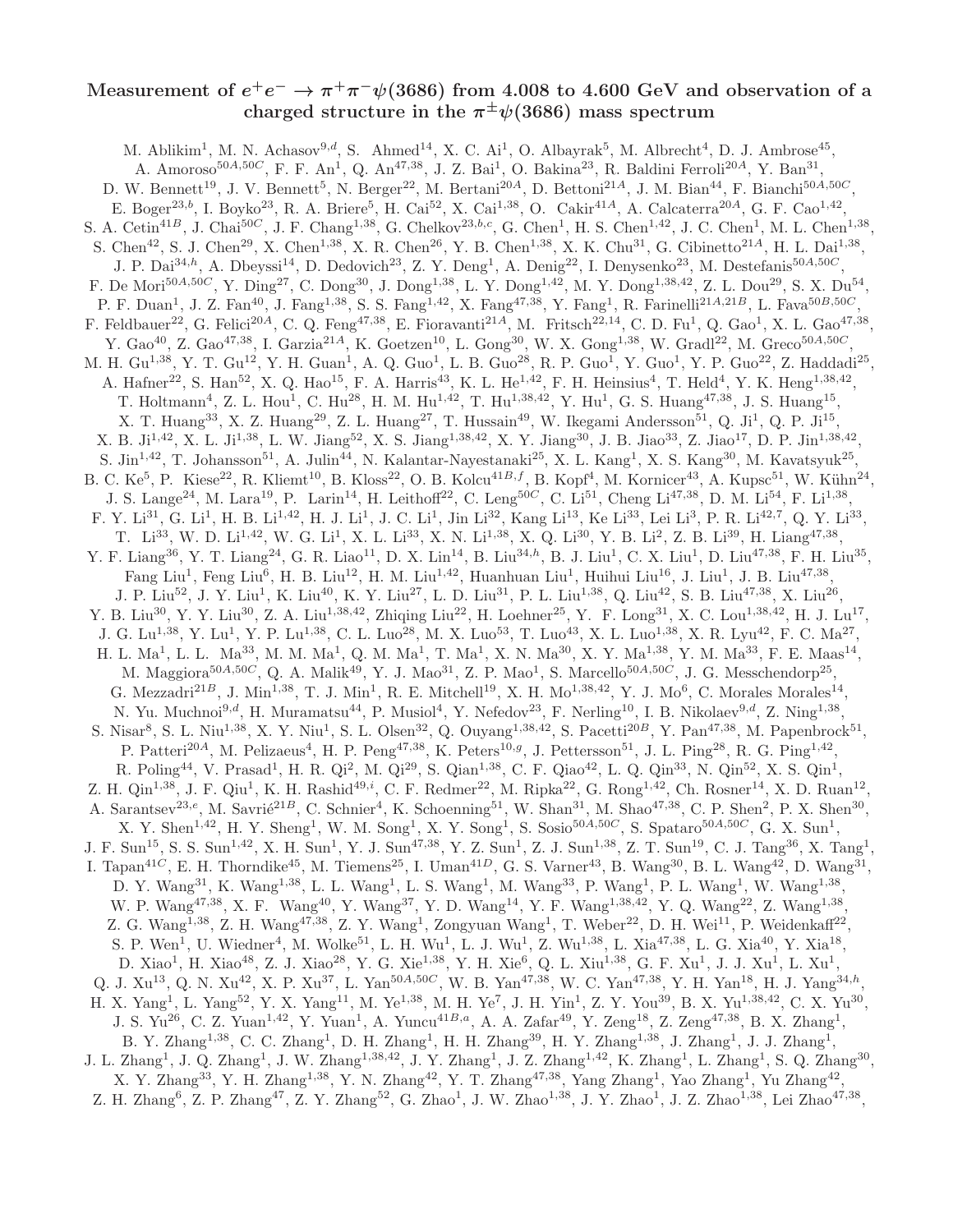Ling Zhao<sup>1</sup>, M. G. Zhao<sup>30</sup>, Q. Zhao<sup>1</sup>, Q. W. Zhao<sup>1</sup>, S. J. Zhao<sup>54</sup>, T. C. Zhao<sup>1</sup>, Y. B. Zhao<sup>1,38</sup>, Z. G. Zhao<sup>47,38</sup>,

A. Zhemchugov<sup>23,b</sup>, B. Zheng<sup>48,14</sup>, J. P. Zheng<sup>1,38</sup>, W. J. Zheng<sup>33</sup>, Y. H. Zheng<sup>42</sup>, B. Zhong<sup>28</sup>, L. Zhou<sup>1,38</sup>,

 $X.$  Zhou<sup>52</sup>, X. K. Zhou<sup>47,38</sup>, X. R. Zhou<sup>47,38</sup>, X. Y. Zhou<sup>1</sup>, K. Zhu<sup>1</sup>, K. J. Zhu<sup>1,38,42</sup>, S. Zhu<sup>1</sup>, S. H. Zhu<sup>46</sup>,

X. L. Zhu<sup>40</sup>, Y. C. Zhu<sup>47,38</sup>, Y. S. Zhu<sup>1,42</sup>, Z. A. Zhu<sup>1,42</sup>, J. Zhuang<sup>1,38</sup>, L. Zotti<sup>50*A*,50*C*, B. S. Zou<sup>1</sup>, J. H. Zou<sup>1</sup></sup>

(BESIII Collaboration)

<sup>1</sup> Institute of High Energy Physics, Beijing 100049, People's Republic of China

Beihang University, Beijing 100191, People's Republic of China

<sup>3</sup> Beijing Institute of Petrochemical Technology, Beijing 102617, People's Republic of China

Bochum Ruhr-University, D-44780 Bochum, Germany

Carnegie Mellon University, Pittsburgh, Pennsylvania 15213, USA

Central China Normal University, Wuhan 430079, People's Republic of China

China Center of Advanced Science and Technology, Beijing 100190, People's Republic of China

COMSATS Institute of Information Technology, Lahore, Defence Road, Off Raiwind Road, 54000 Lahore, Pakistan

G.I. Budker Institute of Nuclear Physics SB RAS (BINP), Novosibirsk 630090, Russia

GSI Helmholtzcentre for Heavy Ion Research GmbH, D-64291 Darmstadt, Germany

Guangxi Normal University, Guilin 541004, People's Republic of China

Guangxi University, Nanning 530004, People's Republic of China

Hangzhou Normal University, Hangzhou 310036, People's Republic of China

Helmholtz Institute Mainz, Johann-Joachim-Becher-Weg 45, D-55099 Mainz, Germany

Henan Normal University, Xinxiang 453007, People's Republic of China

<sup>16</sup> Henan University of Science and Technology, Luoyang 471003, People's Republic of China

Huangshan College, Huangshan 245000, People's Republic of China

Hunan University, Changsha 410082, People's Republic of China

Indiana University, Bloomington, Indiana 47405, USA

(A)INFN Laboratori Nazionali di Frascati, I-00044, Frascati,

Italy; (B)INFN and University of Perugia, I-06100, Perugia, Italy

<sup>21</sup> (A)INFN Sezione di Ferrara, I-44122, Ferrara, Italy; (B)University of Ferrara, I-44122, Ferrara, Italy

Johannes Gutenberg University of Mainz, Johann-Joachim-Becher-Weg 45, D-55099 Mainz, Germany

Joint Institute for Nuclear Research, 141980 Dubna, Moscow region, Russia

Justus-Liebig-Universitaet Giessen, II. Physikalisches Institut, Heinrich-Buff-Ring 16, D-35392 Giessen, Germany

 $^{25}$  KVI-CART, University of Groningen, NL-9747 AA Groningen, The Netherlands

Lanzhou University, Lanzhou 730000, People's Republic of China

Liaoning University, Shenyang 110036, People's Republic of China

Nanjing Normal University, Nanjing 210023, People's Republic of China

Nanjing University, Nanjing 210093, People's Republic of China

Nankai University, Tianjin 300071, People's Republic of China

Peking University, Beijing 100871, People's Republic of China

Seoul National University, Seoul, 151-747 Korea

Shandong University, Jinan 250100, People's Republic of China

Shanghai Jiao Tong University, Shanghai 200240, People's Republic of China

Shanxi University, Taiyuan 030006, People's Republic of China

Sichuan University, Chengdu 610064, People's Republic of China

Soochow University, Suzhou 215006, People's Republic of China

State Key Laboratory of Particle Detection and Electronics,

Beijing 100049, Hefei 230026, People's Republic of China

Sun Yat-Sen University, Guangzhou 510275, People's Republic of China

Tsinghua University, Beijing 100084, People's Republic of China

(A)Ankara University, 06100 Tandogan, Ankara, Turkey; (B)Istanbul Bilgi

University, 34060 Eyup, Istanbul, Turkey; (C)Uludag University, 16059 Bursa,

Turkey; (D)Near East University, Nicosia, North Cyprus, Mersin 10, Turkey

University of Chinese Academy of Sciences, Beijing 100049, People's Republic of China

University of Hawaii, Honolulu, Hawaii 96822, USA

University of Minnesota, Minneapolis, Minnesota 55455, USA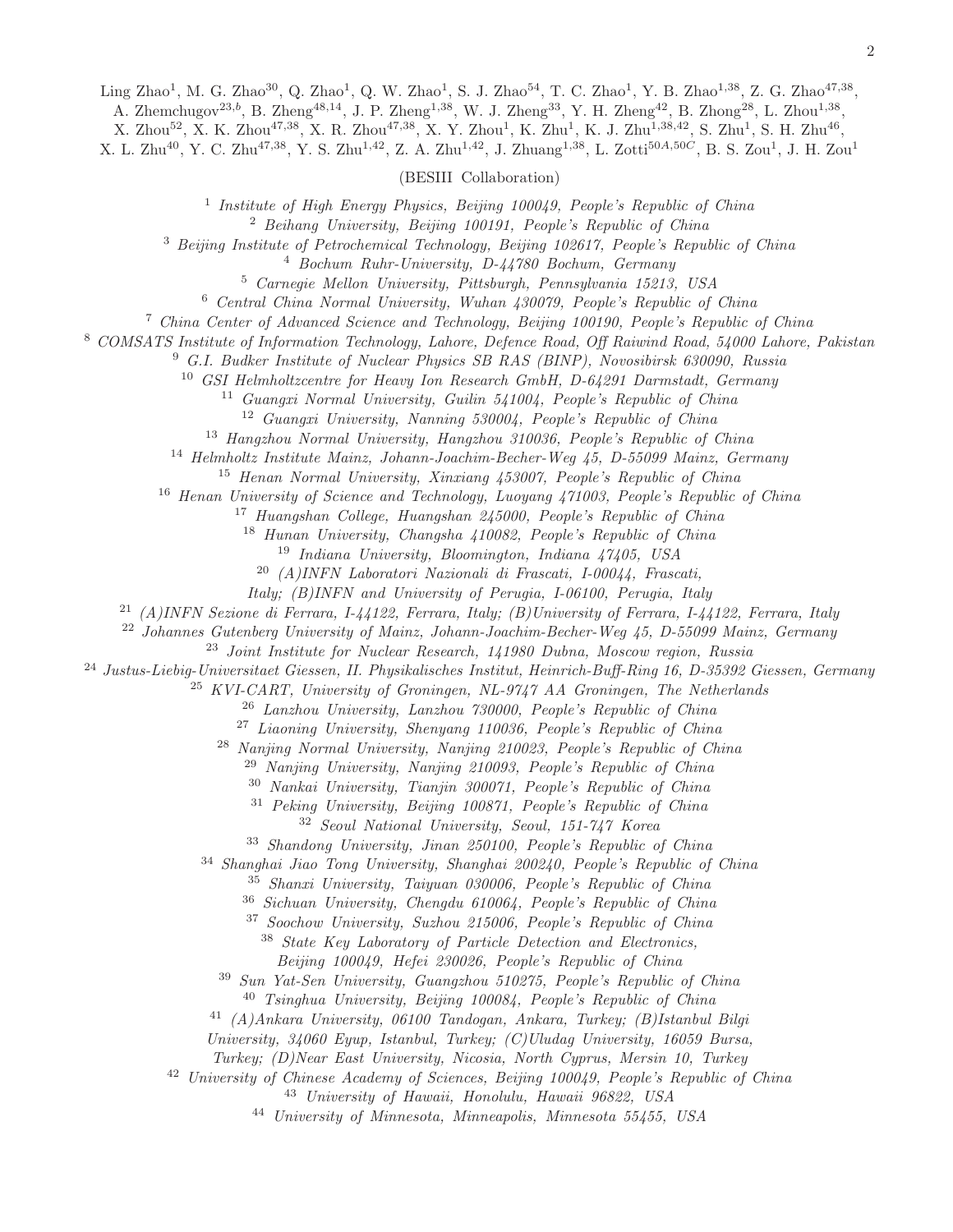<sup>45</sup> University of Rochester, Rochester, New York 14627, USA

<sup>46</sup> University of Science and Technology Liaoning, Anshan 114051, People's Republic of China

<sup>47</sup> University of Science and Technology of China, Hefei 230026, People's Republic of China

<sup>48</sup> University of South China, Hengyang 421001, People's Republic of China

 $^{49}$  University of the Punjab, Lahore-54590, Pakistan

 $50$  (A)University of Turin, I-10125, Turin, Italy; (B)University of Eastern

Piedmont, I-15121, Alessandria, Italy; (C)INFN, I-10125, Turin, Italy

<sup>51</sup> Uppsala University, Box 516, SE-75120 Uppsala, Sweden

<sup>52</sup> Wuhan University, Wuhan 430072, People's Republic of China

<sup>53</sup> Zhejiang University, Hangzhou 310027, People's Republic of China

<sup>54</sup> Zhengzhou University, Zhengzhou 450001, People's Republic of China

<sup>a</sup> Also at Bogazici University, 34342 Istanbul, Turkey

 $b$  Also at the Moscow Institute of Physics and Technology, Moscow 141700, Russia

 $c$  Also at the Functional Electronics Laboratory, Tomsk State University, Tomsk, 634050, Russia

<sup>d</sup> Also at the Novosibirsk State University, Novosibirsk, 630090, Russia

<sup>e</sup> Also at the NRC "Kurchatov Institute", PNPI, 188300, Gatchina, Russia

<sup>f</sup> Also at Istanbul Arel University, 34295 Istanbul, Turkey

<sup>g</sup> Also at Goethe University Frankfurt, 60323 Frankfurt am Main, Germany

<sup>h</sup> Also at Key Laboratory for Particle Physics, Astrophysics and Cosmology, Ministry

of Education; Shanghai Key Laboratory for Particle Physics and Cosmology; Institute

of Nuclear and Particle Physics, Shanghai 200240, People's Republic of China

<sup>i</sup> Government College Women University, Sialkot - 51310. Punjab, Pakistan.

We study the process  $e^+e^- \to \pi^+\pi^-\psi(3686)$  using 5.1 fb<sup>-1</sup> of data collected at 16 center-of-mass energy  $(\sqrt{s})$  points from 4.008 to 4.600 GeV by the BESIII detector operating at the BEPCII collider. The measured Born cross sections for  $e^+e^- \to \pi^+\pi^-\psi(3686)$  are consistent with previous results, but with much improved precision. A fit to the cross section shows contributions from two structures: the first has  $M = 4209.5 \pm 7.4 \pm 1.4 \text{ MeV}/c^2$  and  $\Gamma = 80.1 \pm 24.6 \pm 2.9 \text{ MeV}$ , and the second has  $M = 4383.8 \pm 4.2 \pm 0.8$  MeV/c<sup>2</sup> and  $\Gamma = 84.2 \pm 12.5 \pm 2.1$  MeV, where the first errors are statistical and the second systematic. The lower-mass resonance is observed in the process  $e^+e^- \to \pi^+\pi^-\psi(3686)$ for the first time with a statistical significance of  $5.8\sigma$ . A charged charmonium-like structure is observed in the  $\pi^{\pm}\psi(3686)$  invariant mass spectrum for data at  $\sqrt{s} = 4.416$  GeV. A fit with an Swave Breit-Wigner function yields a mass  $M = 4032.1 \pm 2.4 \text{ MeV}/c^2$ , where the errors are statistical only. However, there are still unresolved discrepancies between the fit model and data. The width of the intermediate state varies in a wide range for different kinematic regions within the data set. Therefore no simple interpretation of the data has been found, and a future data sample with larger statistics and more theoretical input will be required to better understand this issue.

PACS numbers: 14.40.Rt, 14.40.Pq, 13.66.Bc

## I. INTRODUCTION

In the past decade, a series of new vector  $(J^{PC} =$  $1^{--}$ ) charmoniumlike states, e.g., the  $Y(4260)$ ,  $Y(4360)$ , and  $Y(4660)$ , have been observed in  $e^+e^-$  annihilation through dipion hadronic transitions to low mass charmonium states [1–5]. Many theoretical interpretations have been proposed to understand the underlying structure of the Y family of states, such as hybrid charmonium  $[6]$ , tetraquark  $[7]$ , or hadronic molecule  $[8]$  *etc.* The  $Y(4360)$  was first observed in  $e^+e^- \rightarrow \gamma_{\rm ISR}Y(4360) \rightarrow$  $\gamma_{\rm ISR}\pi^+\pi^-\psi(3686)$  by BaBar [4] and subsequently confirmed by Belle [5]. Recently, two resonant structures were observed in the processes  $e^+e^- \rightarrow \pi^+\pi^-J/\psi$  at BESIII [9], indicating the  $Y(4260)$  resonance reported by previous experiments [1–3] actually consists of two structures. There are two resonances observed in the

process  $e^+e^- \to \pi^+\pi^-h_c$  [10] in the mass region between 4.2 and 4.4 GeV/ $c^2$ . The lower mass state,  $Y(4220)$ , has a mass consistent with the lower mass state observed in  $e^+e^- \rightarrow \pi^+\pi^-J/\psi$  [9], but has a somewhat larger width. The higher mass state,  $Y(4390)$ , does not match any known vector charmonium or charmoniumlike states. Therefore, a more precise measurement of the cross section of  $e^+e^- \rightarrow \pi^+\pi^-\psi(3686)$  at BESIII will help to clarify the spectrum of vector particles.

In recent years, another mysterious and interesting new pattern of charmoniumlike states, the  $Z_c^{\pm}$ 's, have been observed both in final states containing a charged pion and a low mass charmonium state [3, 11–13], and in pairs of charmed mesons  $(D^{(*)}\bar{D}^*)^{\pm}$  [14–16]. A similar pattern of states is also observed in the bottomonium system [17]. All of these states contain a minimum of four quarks as they are electrically charged and their constituents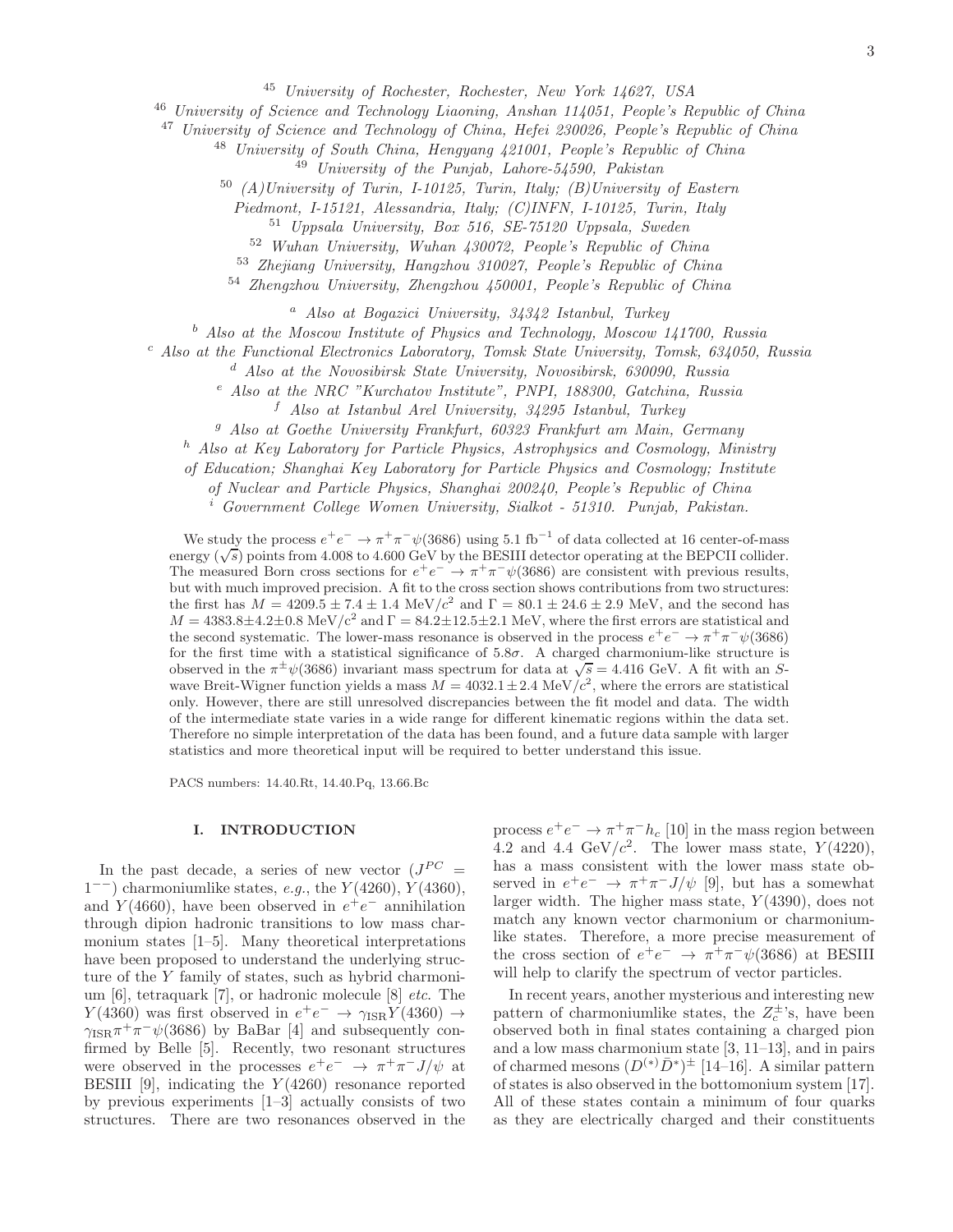include a  $c\bar{c}$  pair. They are good candidates for mesonmeson molecules or tightly bound tetraquark states. To clarify their true nature, it is essential to search for this kind of exotic state in other final states. Belle's recently updated result of  $e^+e^- \to \gamma_{\rm ISR}\pi^+\pi^-\psi(3686)$ , using their full data samples, shows evidence for a new  $Z_c^{\pm}$  state in the mass spectrum of  $\pi^{\pm}\psi(3686)$  with a mass around 4.05 GeV/ $c^2$  and a statistical significance of 3.5 $\sigma$  [5]. It is important to confirm the existence of this new  $Z_c^{\pm}$ candidate in other experiments.

In this paper, we present a study of  $e^+e^- \rightarrow$  $\pi^+\pi^-\psi(3686)$ , with two decay modes  $\psi(3686) \rightarrow$  $\pi^+\pi^-J/\psi$  (mode I) and  $\psi(3686) \rightarrow$  neutrals +  $J/\psi$ (mode II), where 'neutrals' refers to  $\pi^0 \pi^0$ ,  $\pi^0$ ,  $\eta$  and  $γγ$ , at center-of-mass (c.m.) energies  $\sqrt{s}$  from 4.008 to 4.600 GeV. The  $J/\psi$  is reconstructed in its prominent decay mode  $J/\psi \to \ell^+ \ell^-$  ( $\ell = e/\mu$ ). The actual c.m. energies are measured by studying the process  $e^+e^- \rightarrow \mu^+\mu^-$  [18]. The data samples used in this analysis were collected with the BESIII detector at the BEPCII collider at 16 different c.m. energy points with a total integrated luminosity of  $5.1 \text{ fb}^{-1}$  [19].

### II. THE BESIII EXPERIMENT AND THE DATA SETS

BEPCII is a double-ring  $e^+e^-$  collider running at c.m. energies between 2.0 and 4.6 GeV, reaching a peak luminosity of  $1.0 \times 10^{33} \text{cm}^{-2} \text{s}^{-1}$  at a c.m. energy of 3770 MeV. The cylindrical BESIII detector has an effective geometrical acceptance of 93% of  $4\pi$  and is divided into a barrel section and two endcaps. It contains a small cell, helium-based  $(60\% \text{ He}, 40\% \text{ C}_3\text{H}_8)$  main drift chamber (MDC) which provides a momentum measurement of charged particles with a resolution of 0.5% at a momentum of 1 GeV/c in a magnetic field of 1 Tesla. The energy loss measurement  $(dE/dx)$  provided by the MDC has a resolution better than 6%. A time-of-flight system (TOF) consisting of 5-cm-thick plastic scintillators can measure the flight time of charged particles with a time resolution of 80 ps in the barrel and 110 ps in the endcaps. An electromagnetic calorimeter (EMC) consisting of 6240 CsI (Tl) in a cylindrical structure and two endcaps is used to measure the energies of photons and electrons. The energy resolution of the EMC is 2.5% in the barrel and 5.0% in the endcaps for photon/electrons with an energy of 1 GeV. The position resolution of the EMC is 6 mm in the barrel and 9 mm in the endcaps. A muon system (MUC) consisting of 1000  $m<sup>2</sup>$  of Resistive Plate Chambers (RPC) is used to identify muons and provides a spatial resolution better than 2 cm. A detailed description of the BESIII detector can be found in Ref. [20].

The Geant4-based [21] Monte Carlo (MC) simulation software package BOOST [22] is used to generate the signal and background MC samples. The  $e^+e^-$  collision is simulated with the KKMC [23] generator taking into account the beam energy spread and Initial State Radiation (ISR), where the line shape of the  $e^+e^- \rightarrow$  $\pi^+\pi^-\psi(3686)$  cross section is taken from the latest Belle results [5]. The QED Final State Radiative (FSR) correction for  $J/\psi \to \ell^+ \ell^-$  is incorporated with PHOTOS [24]. Large signal MC samples  $e^+e^- \to \pi^+\pi^-\psi(3686)$  as well as the dominant backgrounds are generated exclusively at each c.m. energy, where the decay  $\psi(3686) \rightarrow$  $\pi^{+(0)}\pi^{-(0)}J/\psi$  is simulated with the JPIPI model [25], and the decay  $e^+e^- \to \pi^+\pi^-\psi(3686)$  is generated with both the Jpipi model and a model distributed uniformly in phase space (PHSP). The Jpipi model is constructed with an effective Lagrangian for the hadronic decays and the coupling constants in the model are obtained by a fit to the invariant  $\pi^+\pi^-$  mass distributions in  $\psi(3686) \rightarrow \pi^+\pi^- J/\psi$ . The generic inclusive MC samples at  $\sqrt{s}$  = 4.258 and 4.358 GeV, with integrated luminosity equivalent to that of data, are generated to study the potential background contributions, where the known decay modes are generated with EVTGEN [26] with branching fractions set to values in the Particle Data Group (PDG) [27], and the remaining unknown ones are generated with LUNDCHARM [28].

#### III. EVENT SELECTION

The final states of the decay  $e^+e^- \rightarrow \pi^+\pi^-\psi(3686)$ have topologies  $\pi^+\pi^-\pi^+\pi^-\ell^+\ell^-$  and  $\pi^+\pi^-\ell^+\ell^ N\gamma$  ( $N \geq 2$ ) for mode I and II, respectively. A good charged track must have a polar angle  $|\cos \theta|$  < 0.93 in the MDC, and have the point of closest approach to the interaction point within 1 cm in the plane perpendicular to the beam and within  $\pm 10$  cm along the beam. Candidate events are required to have five (with  $\pm 1$  net charge) or six (with zero net charge) charged tracks for mode I and four (with zero net charge) charged tracks for mode II. Photon candidates are reconstructed by clustering EMC energy deposits. They must have a minimum energy of 25 MeV for  $|\cos \theta|$  < 0.8 or 50 MeV for  $0.86 < |\cos \theta| < 0.92$ , and be isolated from all charged tracks by an angle  $> 10°$ . EMC timing is used to suppress electronic noise and energy deposition unrelated to the event. At least two photon candidates are required for mode II. Since pions and leptons are kinematically well separated for the signal process, charged tracks with momentum  $p > 1.0 \text{ GeV}/c$  are assumed to be leptons, while those with  $p < 0.65$  GeV/c are pions. Electron and muon separation is performed with the deposited energy  $E$  in the electromagnetic calorimeter. Electrons must have  $E/pc > 0.7$ , while muons have  $E < 0.45$  GeV. Candidate events are required to have one lepton pair  $\ell^+\ell^-$ , and the other tracks must be pions. The number of hits in the muon counter is further required to be not less than 5 for  $J/\psi \to \mu^+\mu^-$  candidates.

In mode I, a four-constraint (4C) kinematic fit imposing energy-momentum conservation under the  $e^+e^- \rightarrow$  $\pi^+\pi^-\pi^+\pi^-\ell^+\ell^-$  hypothesis is applied for the event can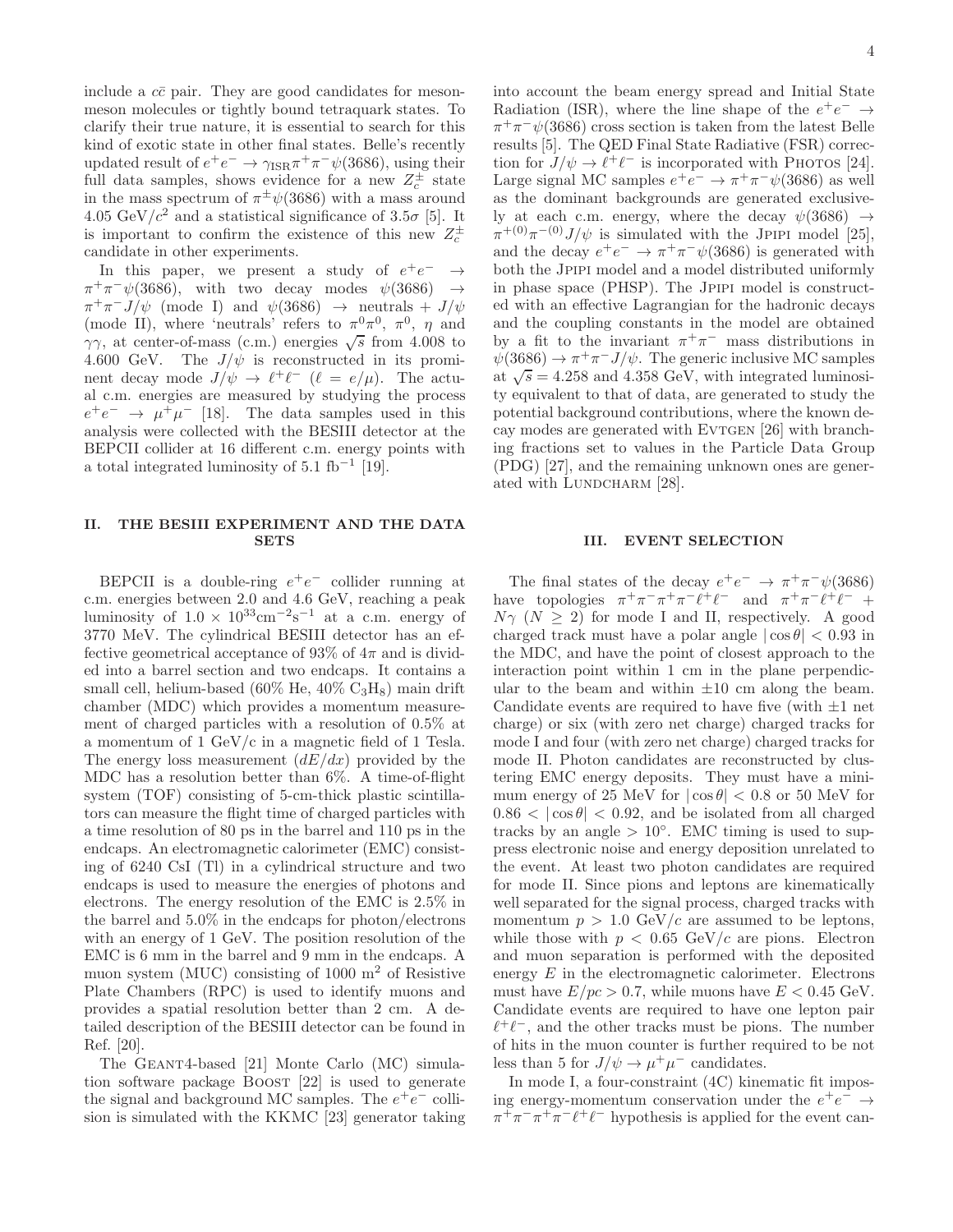didates with six charged tracks, and a one-constraint (1C) kinematic fit with one missing pion is applied for the candidates with five charged tracks. The corresponding  $\chi^2$  of the fit must be  $\chi^2_{4C} < 60$  or  $\chi^2_{1C} < 15$ , respectively. The  $J/\psi$  signal appears with low background in the spectrum of the  $\ell^+\ell^-$  invariant mass,  $M(\ell^+\ell^-)$ , calculated with the corrected momentum after the kinematic fit, and is required to be within  $3.05 < M(\ell^+\ell^-) < 3.15 \text{ GeV}/c^2$ . To improve the mass resolution of the  $\psi(3686)$ , the selected candidates with six or five good charged tracks are further fed into a five-constraint (5C) or two-constraint (2C) kinematic fit with an additional constraint on  $M(\ell^+\ell^-)$ to the nominal  $J/\psi$  mass  $(M(J/\psi))$  [27], respectively. The  $\psi(3686)$  signal is reconstructed with the  $\pi^{+}\pi^{-}J/\psi$ system (four combinations per event) whose invariant mass  $M(\pi^+\pi^-J/\psi)$ , calculated with the corrected momentum after the 5C or 2C fit, is closest to the nominal  $\psi(3686)$  mass  $(M(\psi(3686)))$  [27].

In mode II, no kinematic fit is applied. The  $J/\psi$ signal is extracted by requiring  $3.05 < M(\ell^+\ell^-) <$ 3.15  $\text{GeV}/c^2$ The  $\psi(3686)$  signal is reconstructed using the mass recoiling against the  $\pi^+\pi^-$  system,  $M^{\text{recoil}}(\pi^+\pi^-)$ . The requirement  $|M_{\psi(3686)}^{\text{corr}}|$  $M(\psi(3686))$  > 8 MeV/ $c^2$  is imposed to veto the background  $e^+e^- \rightarrow$  neutrals +  $\psi(3686) (\psi(3686) \rightarrow$  $\pi^+\pi^-J/\psi$ ), where  $M_{\psi(3686)}^{\text{corr}} = M(\pi^+\pi^-\ell^+\ell^-)$  –  $M(\ell^+\ell^-) + M(J/\psi)$ . A requirement  $M(\gamma\gamma\pi^+\pi^-)$  –  $|M(\eta)| > 50$  MeV/ $c^2$  is used to eliminate the background  $e^+e^- \to \eta J/\psi \ (\eta \to \pi^+\pi^-\pi^0)$ , where  $\gamma\gamma$  are the two photons with largest energy, and  $M(\eta)$  is the nominal  $\eta$  mass [27]. A requirement  $\cos \theta_{\pi^+\pi^-} < 0.9$  is also applied to remove the radiative Bhabha and dimuon background in which a photon converts into a  $e^+e^-$  pair and is misidentified as a  $\pi^+\pi^-$  pair.

# IV. EXTRACTION OF THE BORN CROSS **SECTION**

With the above selection criteria, a prominent  $\psi(3686)$ signal over a small background is observed in the  $M(\pi^+\pi^-J/\psi)$  and  $M^{\text{recoil}}(\pi^+\pi^-)$  spectra for Mode I and Mode II, respectively, as shown in Fig. 1 for data at  $\sqrt{s}$  = 4.416 GeV as an example. Potential backgrounds without a  $J/\psi$  in the final state are explored with events within the  $J/\psi$  sideband regions. Backgrounds including a  $J/\psi$  in the final state are studied with both inclusive and exclusive MC samples. From these studies, no peaking background is expected in the range of interest in the two  $\psi(3686)$  decay modes. To determine the signal yields, unbinned maximum likelihood fits are performed to the  $M(\pi^+\pi^-J/\psi)$  and  $M^{\text{recoil}}(\pi^+\pi^-)$  spectra for the two modes, respectively. Here, the signal probability density function (PDF) is described with the MC simulated shape convoluted with a Gaussian function to account for the mass resolution difference between data and MC simulation, and the PDF for background is presented as a linear function. Simultaneous fits to data at 16 different c.m. energies are performed. The c.m. energies share a common background shape and a common data/MC resolution difference.



FIG. 1. Distributions of (left)  $M(\pi^+\pi^-J/\psi)$  for mode I and (right)  $M^{\text{recoil}}(\pi^+\pi^-)$  for mode II at  $\sqrt{s}$  =4.416 GeV, with the integrated luminosity of 1074 pb<sup>-1</sup>. Dots with error bars are data, the shaded histograms are background from  $J/\psi$ sideband, and the curves are the fit described in the text.

The Born cross section is determined from

$$
\sigma_i^{\text{B}} = \frac{N_i^{\text{obs}}}{\mathcal{L}_{\text{int}} \left(1 + \delta^r\right) \left(1 + \delta^v\right) \mathcal{B} r_i \ \epsilon_i} \ (i = 1, \ 2), \qquad (1)
$$

where  $N_i^{\text{obs}}$  is the signal yield extracted from the fit,  $\mathcal{L}_{\text{int}}$ is the integrated luminosity,  $1 + \delta^r$  is the ISR correction factor,  $1 + \delta^v$  is the vacuum polarization factor,  $\mathcal{B}r$  is the product of the decay branching fractions of the intermediate states in the cascade decay (4.11% for mode I and 2.95% for mode II), and  $\epsilon$  is the detection efficiency. The various numbers used in the Born cross section calculation are summarized in Table I.

Several sources of systematic uncertainty are considered in the measurement of the Born cross section. The uncertainty in the tracking efficiency for leptons and pions are 1.0% per track [30]. The uncertainty in the photon efficiency is 1.0% per photon [31]. The uncertainty related to the requirement on the number of hits in the muon counter is 4.2%, determined by studying a control sample of  $e^+e^- \to \pi^+\pi^- J/\psi$ . The uncertainty associated with the kinematic fit is estimated with the same technique as in Ref. [32]. The uncertainty associated with the  $J/\psi$ mass requirement is estimated by smearing the  $M(\ell^+\ell^-)$ distribution of MC samples according to the resolution of  $M(\ell^+\ell^-)$  in data, and the difference in MC efficiencies is taken as the uncertainty. In mode II, the uncertainties associated with the requirements on  $M_{\psi(3686)}^{corr}$ ,  $M(\gamma\gamma\pi^+\pi^-)$  and  $\cos\theta_{\pi^+\pi^-}$  are evaluated by changing the requirements. The uncertainty associated with the fit procedure is investigated by varying the fit range, replacing the linear function by a second-order polynomial function for the background, and varying the width of the Gaussian function for signal. For data sets with large luminosity, the detection efficiency is estimated with a MC sample weighted according to the observed Dalitz plot  $M^2(\pi^+\psi(3686))$  versus  $M^2(\pi^+\pi^-)$ . The corresponding uncertainty is estimated by varying the weight factors according to the statistical uncertainty of data in each bin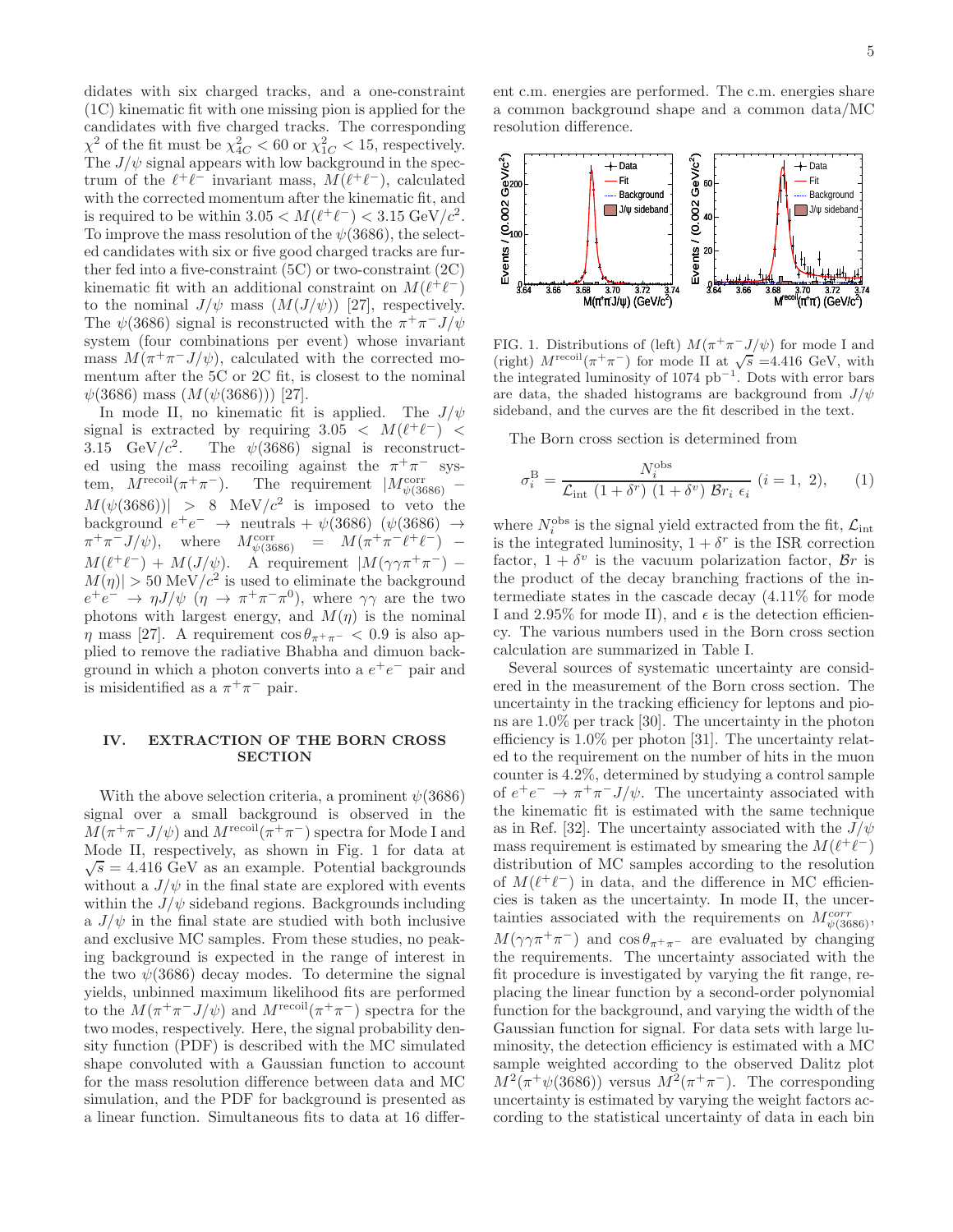TABLE I. Summary of the measurement of the Born cross section  $\sigma^B$  at individual c. m. energies. The subscript 1 or 2 denotes mode I or II, respectively. The first uncertainties are statistical, and the second systematic. An upper limit at the 90% confidence level (C.L.) is determined by a profile likelihood method [29] for data samples with low signal significance.

| $\sqrt{s}$ (GeV) | pb.  | $N_1^{\rm obs}$ | $(\% )$<br>$\epsilon_1$ | $N_2^{\rm obs}$ | '%<br>$\epsilon_2$ ( | $+\delta^r$ | $+\delta^v$ | $\sigma_1^B$<br>$(\mathrm{pb})$ | $\sigma_{\rm o}^B$<br>$(\mathrm{pb})$                                          | $\sigma^B$ .<br>$(\mathrm{pb})$ |
|------------------|------|-----------------|-------------------------|-----------------|----------------------|-------------|-------------|---------------------------------|--------------------------------------------------------------------------------|---------------------------------|
| 4.008            | 482  | $0.0 \pm 0.6$   | 22.6                    | $0.2 \pm 2.3$   | 4.7                  | 0.70        | 1.056       | < 0.9                           | < 23.3                                                                         | < 0.9                           |
| 4.085            | 52.6 | $4.0 \pm 2.0$   | 36.1                    | $1.0 \pm 1.0$   | 20.9                 | 0.75        | 1.056       | $6.5 \pm 3.2 \pm 0.9$           | $3.9 \pm 3.9 \pm 0.3$                                                          | $5.4 \pm 2.5 \pm 0.6$           |
| 4.189            | 43.1 | $3.8 \pm 2.0$   | 39.2                    | $2.8 \pm 2.2$   | 27.7                 | 0.76        | 1.056       | $6.8 \pm 3.6 \pm 0.7$           | $9.9 \pm 7.8 \pm 1.5$                                                          | $7.3 \pm 3.3 \pm 0.7$           |
| 4.208            | 54.6 | $8.9 \pm 3.3$   | 40.7                    | $7.0 \pm 3.0$   | 27.5                 | 0.76        | 1.057       | $12.2 \pm 4.5 \pm 1.7$          | $20.0 \pm 8.4 \pm 1.9$                                                         | $14.0 \pm 4.0 \pm 1.5$          |
| 4.217            | 54.1 | $13.0 \pm 3.6$  | 40.9                    | $0.0 \pm 0.7$   | 27.3                 | 0.76        | 1.057       | $17.8 \pm 4.9 \pm 1.5$          | < 30.4                                                                         | $17.8 \pm 4.9 \pm 1.5$          |
| 4.226            | 1092 | $315 \pm 18$    | 39.2                    | $141 \pm 14$    | 28.1                 | 0.76        | 1.056       | $22.3 \pm 1.3 \pm 1.7$          | $19.4 \pm 1.9 \pm 2.0$                                                         | $121.3 \pm 1.1 \pm 1.6$         |
| 4.242            | 55.6 | $11.0 \pm 3.3$  | 41.4                    | $7.9 \pm 3.1$   | 28.0                 | 0.76        | 1.053       | $14.6 \pm 4.4 \pm 1.3$          | $21.5 \pm 8.4 \pm 1.8$                                                         | $116.0 + 3.9 + 1.2$             |
| 4.258            | 826  | $241 \pm 16$    | 40.3                    | $84 \pm 11$     | 23.5                 | 0.76        | 1.054       | $122.0 \pm 1.4 \pm 1.7$         | $18.3 \pm 2.5 \pm 1.8$                                                         | $120.9 + 1.2 + 1.5$             |
| 4.308            | 44.9 | $17.0 \pm 4.2$  | 41.6                    | $15.0 \pm 4.1$  | 27.3                 | 0.74        | 1.053       |                                 | $128.2 \pm 6.9 \pm 2.6$   53.2 $\pm$ 14.5 $\pm$ 7.4   32.1 $\pm$ 6.2 $\pm$ 2.8 |                                 |
| 4.358            | 540  | $439 \pm 21$    | 41.2                    | $275 \pm 19$    | 29.8                 | 0.79        | 1.051       | $157.8 \pm 2.8 \pm 4.41$        | $69.8 \pm 4.8 \pm 5.2$                                                         | $161.0 \pm 2.4 \pm 4.3$         |
| 4.387            | 55.2 | $56.6 \pm 7.6$  | 39.4                    | $25.7 \pm 6.1$  | 29.4                 | 0.86        | 1.051       |                                 | $70.1 \pm 9.4 \pm 6.7$ $159.4 \pm 14.1 \pm 5.6$ $166.4 \pm 7.8 \pm 5.5$        |                                 |
| 4.416            | 1074 | $693 \pm 27$    | 37.8                    | $415 \pm 24$    | 27.4                 | 0.96        | 1.053       | $41.0 \pm 1.6 \pm 3.2$          | $47.3 \pm 2.7 \pm 3.7$                                                         | $142.8 \pm 1.4 \pm 3.0$         |
| 4.467            | 110  | $15.1 \pm 4.2$  | 32.6                    | $8.3 \pm 4.2$   | 23.9                 | 1.10        | 1.055       | $8.8 \pm 2.5 \pm 1.0$           | $9.2 \pm 4.7 \pm 1.9$                                                          | $8.9 \pm 2.2 \pm 0.9$           |
| 4.527            | 110  | $13.4 \pm 4.0$  | 29.1                    | $7.0 \pm 3.6$   | 20.8                 | 1.25        | 1.055       | $7.7 \pm 2.3 \pm 0.9$           | $7.8 \pm 4.0 \pm 1.2$                                                          | $7.7 \pm 2.0 \pm 0.8$           |
| 4.575            | 47.7 | $4.5 \pm 2.3$   | 28.3                    | $5.7 \pm 3.2$   | 20.2                 | 1.23        | 1.055       | $6.2 \pm 3.2 \pm 0.8$           | $15.4 \pm 8.7 \pm 1.8$                                                         | $7.3 \pm 3.0 \pm 0.8$           |
| 4.600            | 567  | $106 \pm 11$    | 31.8                    | $71 \pm 10$     | 21.5                 | 1.08        | 1.055       | $12.6 \pm 1.3 \pm 1.2$          | $17.2 \pm 2.4 \pm 1.6$                                                         | $14.6 \pm 1.1 \pm 1.1$          |

on the Dalitz plane. For data sets with low luminosity, the detection efficiency is estimated using MC samples with the JPIPI model; the corresponding uncertainty is evaluated with large luminosity data sets, by taking the largest difference of efficiencies between the Jpipi model MC sample and their nominal values with weighted MC. The uncertainty related with the ISR correction factor is studied by replacing the input cross section line shape with the latest results from BaBar [4] in KKMC, and the change on  $(1 + \delta^v)$   $\epsilon$  is taken as an uncertainty. The uncertainty in the vacuum polarization factor is 0.5% taken from a QED calculation [33]. The uncertainty on the integrated luminosity is 1%, determined with large angle Bhabha events [19]. The uncertainties in the decay branching fractions of intermediate states are quoted from the PDG [27]. The uncertainty from others sources, such as lepton separation, trigger efficiency, and FSR are negligible, and are conservatively taken to be 1.0%. Assuming all sources of systematic are independent, the total uncertainties are obtained by adding the individual values in quadrature, and are in a range between 7.7% to 14.1% and 7.4% to 20.1%, depending on c.m. energy, for mode I and II, respectively.

The measured Born cross sections of  $e^+e$ <sup>−</sup> →  $\pi^{+}\pi^{-}\psi(3686)$  at individual c.m. energies for the two  $\psi(3686)$  decay modes are consistent with each other within their uncertainties. The measurements are therefore combined by considering the correlated and uncorrelated uncertainties between the two modes, according to Refs. [34, 35]. The comparison of the combined Born cross section of  $e^+e^- \to \pi^+\pi^-\psi(3686)$  with those from previous experimental results is shown in Fig. 2. The results are consistent with former experiments, and have much improved precision.



FIG. 2. Born cross section of  $e^+e^- \to \pi^+\pi^-\psi(3686)$ . The dots (red) are the results obtained in this analysis, the triangles (green) and squares (blue) are from BELLE and Babar's latest updated results, respectively. The solid curve is the fit to BESIII results with the coherent sum of three Breit-Wigner functions. The dashed curve (pink) is the fit to BESIII results with the coherent sum of two Breit-Wigner functions without the  $Y(4220)$  hypothesis. The arrows mark the locations of four energy points with large luminosities.

### V. FIT TO THE CROSS SECTION

To study the possible resonant structures in  $e^+e^- \rightarrow$  $\pi^+\pi^-\psi(3686)$ , a binned  $\chi^2$  fit is applied to describe the cross section obtained in this analysis in a energy region from 4.085 GeV to 4.600 GeV. Assuming that three resonances exist, the PDF can be parameterized as

$$
\mathcal{A} = f_1 e^{i\phi_1} + f_2 + f_3 e^{i\phi_2},\tag{2}
$$

where  $f_1$  is for the  $Y(4220)$ ,  $f_2$  is for the  $Y(4390)$ ,  $f_3$  is for the  $Y(4660)$ ,  $\phi_1$  is the phase angle between  $Y(4390)$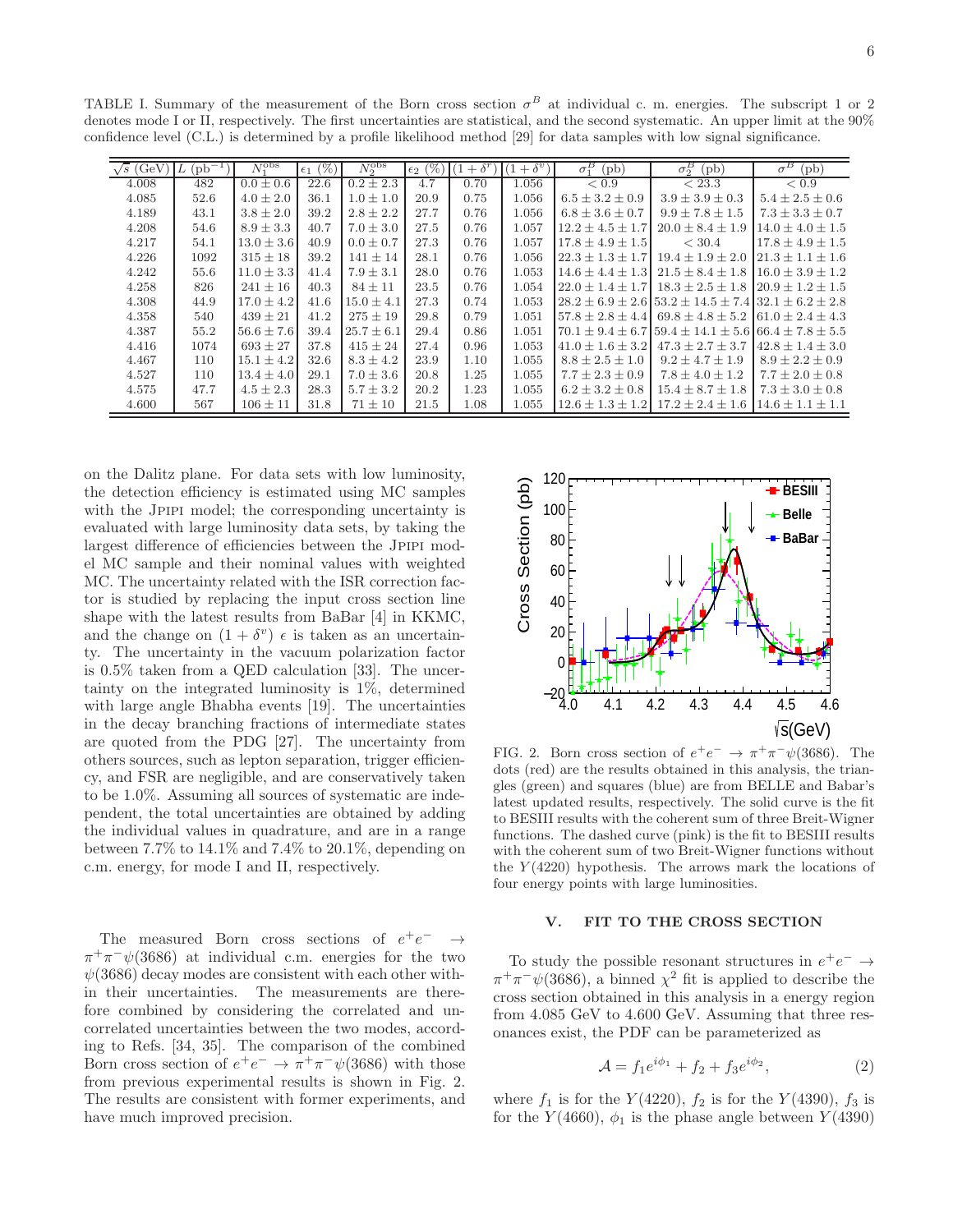and  $Y(4220)$ , and  $\phi_2$  is the phase angle between  $Y(4390)$ and  $Y(4660)$ .

The amplitude  $f_i$   $(i = 1, 2, 3)$  for each resonance is a P-wave Breit-Wigner function, defined as

$$
f_i = \frac{M_i}{M} \frac{\sqrt{12\pi \mathcal{B}_i \Gamma_i^{e^+ e^-} \Gamma_i}}{M^2 - M_i^2 + iM_i \Gamma_i} \sqrt{\frac{\Phi(M)}{\Phi(M_i)}},
$$
(3)

where  $M_i$  is the mass of the resonance,  $\Gamma_i^{e^+e^-}$  $e^+e^-$  is the partial width to  $e^+e^-$ ,  $\Gamma_i$  is the total width,  $\mathcal{B}_i$  is the branching fraction of the resonance decaying to  $\pi^+\pi^-\psi(3686)$ , and  $\Phi(M_i)$  is the three-body PHSP factor. In the fit,  $M_i$ ,  $\Gamma_i$ , the product  $\mathcal{B}_i \Gamma_i^{e^+e^-}$  $e^{i}$ <sup>e</sup>, and the relative phase angle  $\phi_i$  $(i = 1, 2)$  are free parameters. The parameters of the  $Y(4660)$  are fixed to Belle's latest results [5].

The fit result is shown in Fig. 2 as the solid curve and the resulting parameters of the resonances are summarized in Table II. There are two solutions with equally good fit quality,  $\chi^2/\text{ndf} = 9.98/7$ , where ndf is the number of degrees of freedom. An alternative fit without  $Y(4220)$  is performed as shown by the dashed curve in Fig. 2, yielding  $\chi^2/ndf = 54.54/11$ . The significance of the  $Y(4220)$  is determined to be  $5.8\sigma$ .

TABLE II. Results of the fit to the  $e^+e^- \rightarrow \pi^+\pi^-\psi(3686)$ cross section. The error is statistical only.

| Parameters                                          | Solution I       | Solution II   |  |  |
|-----------------------------------------------------|------------------|---------------|--|--|
| $M(Y4220)$ (MeV/ $c^2$ )                            | $4209.5 \pm 7.4$ |               |  |  |
| $\Gamma(Y(4220))$ (MeV)                             | $80.1 \pm 24.6$  |               |  |  |
| $B\Gamma^{e^+e^-}(Y(4220))$<br>(eV)                 | $0.8 \pm 0.7$    | $0.4 \pm 0.3$ |  |  |
| $M(Y4390)$ (MeV/ $c^2$ )                            | $4383.8 \pm 4.2$ |               |  |  |
| $\Gamma(Y(4390))$ (MeV)                             | $84.2 \pm 12.5$  |               |  |  |
| (Y(4390))<br>$\mathcal{B} \Gamma^{e^+ e^-}$<br>(eV) | $3.6 \pm 1.5$    | $2.7 \pm 1.0$ |  |  |
| $(\text{rad})$<br>$\phi_1$                          | $3.3 \pm 1.0$    | $2.8 \pm 0.4$ |  |  |
| $(\text{rad})$<br>Ф2                                | $0.8 \pm 0.9$    | $4.7 \pm 0.1$ |  |  |

The systematic uncertainties accociated with the resonance parameters include the following. The uncertainty from the c.m. energy measurement is studied by taking the uncertainty of the c.m. energy  $\Delta(\sqrt{s})=0.8$  GeV [18] into consideration. The uncertainty due to the c.m. energy spread is estimated by convoluting the fit PDF with a Gaussian function with a width of 1.6 MeV, which is the energy spread determined by the Beam Energy Measurement System [36]. The uncertainty from the fit range is investigated by including the first energy point  $\sqrt{s}$  = 4.008 GeV or excluding the energy point  $\sqrt{s}$  = 4.085 GeV. The uncertainty from the  $Y(4660)$ resonance is studied by varying the parameters of the  $Y(4660)$  within its uncertainties. Table III summarizes the systematic uncertainties for the mass and total width of the resonances  $Y(4220)$  and  $Y(4390)$ .

A comparison of the masses and widths of the  $Y(4220)$ and  $Y(4390)$  determined in this work to those of other vector states observed at BESIII in the mass region between 4.2 and 4.4  $\text{GeV}/c^2$  are shown in Table IV.

TABLE III. Systematic uncertainty in the measurement of resonance parameters.

| Sources        | Y(4220)          |     | Y(4390)               |         |  |
|----------------|------------------|-----|-----------------------|---------|--|
|                | $(MeV/c^2)$<br>М |     | (MeV) M (MeV/ $c^2$ ) | (MeV)   |  |
| Energy scale   | 0.1              | 0.0 | 0.1                   | 0.0     |  |
| Energy spread  | 1.3              | 0.1 | 0.7                   | $1.6\,$ |  |
| Fit range      | 0.2              | 1.8 | 0.2                   | 0.5     |  |
| Y(4660)        | 0.6              | 2.3 | 0.3                   | 1.2.    |  |
| $_{\rm Total}$ |                  | 2.9 | በ ጸ                   |         |  |

## VI. STUDY OF INTERMEDIATE STATES

Intermediate states in the process  $e^+e$ <sup>−</sup> →  $\pi^+\pi^-\psi(3686)$  are investigated in the data samples that have large integrated luminosity. A requirement of  $3.68 < M(\pi^{+}\pi^{-}J/\psi)(M^{\rm recoil}(\pi^{+}\pi^{-})) < 3.70~{\rm GeV}/c^{2}$ is applied to extract the  $\psi(3686)$  signal, and the sideband regions,  $3.63 < M(\pi^+\pi^-J/\psi)(M^{\text{recoil}}(\pi^+\pi^-))$ 3.65 GeV/ $c^2$  or 3.73 <  $M(\pi^+\pi^-J/\psi)$  < 3.75 GeV/ $c^2$ , are used to explore the potential non- $\psi(3686)$  backgrounds, where only the left side sideband region is used in mode II since a long tail appears on the right side of the  $\psi(3686)$  signal due to ISR. The non- $\psi(3686)$ backgrounds are found to be small, and do not produce peaks in the various distributions.

With the above selection criteria, the Dalitz plots of  $M^2(\pi^+\pi^-)$  versus  $M^2(\pi^{\pm}\psi(3686))$  and the corresponding one-dimensional projections are shown in Fig. 3 for data samples at  $\sqrt{s} = 4.416, 4.358, 4.258$  and  $4.226$  GeV, individually, where the plots include the candidates of the two  $\psi(3686)$  decay modes. It should be noted that the two higher energy points are from the  $Y(4390)$  peak region, while the other two are from the  $Y(4220)$  peak region. These four points are marked with vertical arrows in Fig. 2.

For data at  $\sqrt{s}$  = 4.416 GeV, a prominent narrow structure is observed around 4030 MeV/ $c^2$  in the  $M(\pi^{\pm}\psi(3686))$  spectrum. The structure is also evident in the corresponding Dalitz plot, but it appears to be more complex when looking at high and low  $M(\pi^+\pi^-)$ ranges. In the low  $M(\pi^+\pi^-)$  region, there seem to be two separate  $\pi^{\pm}\psi(3686)$  structures, presumably corresponding to a physical structure and its kinematic reflection. But in the high  $M(\pi^+\pi^-)$  region, only one broad  $\pi^{\pm}\psi(3686)$  structure is seen. For data at  $\sqrt{s}$  = 4.358 GeV, there is no obvious structure observed in the  $M(\pi^{\pm}\psi(3686))$  spectrum, but a cluster of events appear in the low  $M(\pi^+\pi^-)$  region on the corresponding Dalitz plot. It is worth noting that, at this c.m. energy, a physical structure with a mass of 4030 MeV/ $c^2$ in the  $M(\pi^{\pm}\psi(3686))$  spectrum has a reflection at the same mass position. For data at  $\sqrt{s} = 4.258$  GeV, two bumps around 3900 and 4030 MeV/ $c^2$  are visible in both the Dalitz plot and in the  $M(\pi^{\pm}\psi(3686))$  spectrum. For data at  $\sqrt{s}$  = 4.258 GeV, the possible structures with masses of 3900 and 4030 MeV/ $c^2$  in the  $M(\pi^{\pm}\psi(3686))$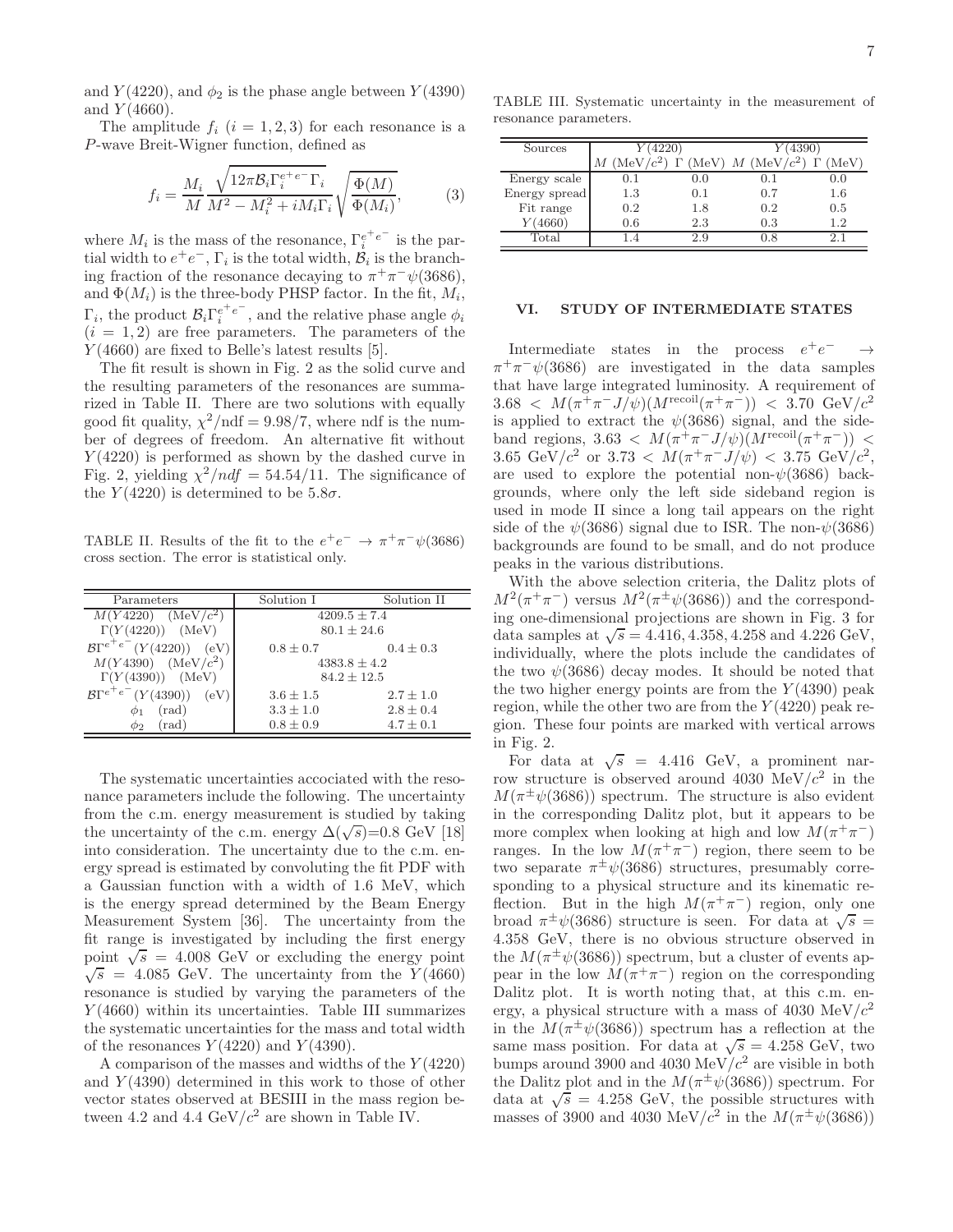TABLE IV. Masses and widths of the vector charmonium states observed from different processes at BESIII in the mass region between 4.2 and 4.4 GeV/ $c^2$ . The subscript 1 or 2 denotes the lower mass state or higher mass state.

| Process                                                                                                                                                                                                                                               | $M_1$ (MeV/ $c^2$ )                                                                                   | $\Gamma_1$ (MeV)                                                                                      | $M_2$ (MeV/ $c^2$ )                                                                  | $\Gamma_2$ (MeV)                                                                                                           |
|-------------------------------------------------------------------------------------------------------------------------------------------------------------------------------------------------------------------------------------------------------|-------------------------------------------------------------------------------------------------------|-------------------------------------------------------------------------------------------------------|--------------------------------------------------------------------------------------|----------------------------------------------------------------------------------------------------------------------------|
| $e^+e^- \rightarrow \omega \chi_{c0}$                                                                                                                                                                                                                 | $4230\pm8\pm6$                                                                                        | $38 \pm 12 \pm 2$ [37]                                                                                |                                                                                      |                                                                                                                            |
| $e^+e^- \rightarrow \pi^+\pi^-J/\psi$                                                                                                                                                                                                                 | $4220.0\pm3.1\pm1.4$                                                                                  | $44.1\pm4.3\pm2.0$                                                                                    | $4320.0 \pm 10.4 \pm 7.0$                                                            | $\begin{array}{c} 101.4^{+25.3}_{-19.7} \pm 10.2[9] \\ 139.5^{+16.2}_{-20.6} \pm 0.6\ [10] \end{array}$                    |
| $e^+e^-\to\pi^+\pi^-h_c$<br>$\rightarrow \pi^+ D^0 D^{*-} + c.c$                                                                                                                                                                                      | $4218.4^{+5.5}_{-4.5}\pm 0.9$<br>$4224.8 \pm 5.6 \pm 4.0$                                             | $66.0^{+12.3}_{-8.3}\pm0.4$                                                                           | $4391.5^{+6.3}_{-6.8}\pm1.0$<br>$4400.1 \pm 9.3 \pm 2.1$                             |                                                                                                                            |
| $\pi^{+}\pi^{-}\psi(3686)$                                                                                                                                                                                                                            | $4209.5 \pm 7.4 \pm 1.4$                                                                              | $72.3\pm9.1\pm0.9$<br>$80.1\pm24.6\pm2.9$                                                             | $4383.8 \pm 4.2 \pm 0.8$                                                             | $181.7 \pm 16.9 \pm 7.4$ [38]<br>$84.2\pm12.5\pm2.1$                                                                       |
|                                                                                                                                                                                                                                                       |                                                                                                       |                                                                                                       |                                                                                      |                                                                                                                            |
| $M^{2}(\pi^{+}\pi)$ (GeV/c <sup>2</sup> ) <sup>2</sup><br>0.2<br>2<br>2<br>$= 4.416 \text{ GeV}$<br>0.0<br>15<br>$\frac{16}{16}$ $\frac{17}{12}$ $\frac{18}{18}$<br>M <sup>2</sup> ( $\psi$ (3686) $\pi^{\pm}$ ) (GeV/c <sup>2</sup> ) <sup>2</sup>   | Events / (0 <u>.1</u> (Ge <u>V</u> /c <sup>2)2</sup><br>。 <sub>영</sub> 응   영<br>15<br>10<br>15        | $\frac{16}{M^2(\pi^{\pm}\psi(3686))(GeV/c^2)^2}$                                                      | Events / (0.02 (GeV/c $^{2}$ ) $^{\circ}$<br>e a a<br>0.1                            | 0.2<br>$\frac{0.3}{M^2(\pi^+\pi^2)(\text{GeV}/c^2)^2}$                                                                     |
| $\frac{M^2(\pi^*\pi)}{2} \mathcal{L} \cong \frac{1}{2} \mathcal{L} \cong \frac{1}{2}$<br>0.1<br>0.0<br>15<br>$\frac{16}{16}$ $\frac{17}{(16)(1686)\pi^{\pm}}$ (GeV/c <sup>2</sup> ) <sup>2</sup>                                                      | Events / (0.1 (GeV/c $^{2}$ )<br>$\frac{8}{5}$ = $\frac{8}{5}$ = $\frac{8}{5}$<br>358 Ge\<br>10<br>15 | $\frac{16}{M^2(\pi^{\pm}\psi(3686))(GeV/c^2)^2}$                                                      | $(GeV/c2)2$<br>$\approx$ 8<br>$E$ vents / (0.01<br>0.1                               | $\frac{0.3}{M^2(\pi^+\pi^*)(GeV/c^2)^2}$<br>0.2                                                                            |
| $\frac{\mathsf{M}^2(\pi^*\pi)}{\mathbb{S}}\frac{(\mathsf{GeV}/c^2)^2}{\mathbb{S}}$<br>$=4.258 \text{ GeV}$<br>$\sqrt{s}$<br>0.0<br>15.0<br>$0$ 15.5 16.0 16.5 17.0<br>M <sup>2</sup> ( $\psi$ (3686) $\pi^{\pm}$ ) (GeV/c <sup>2</sup> ) <sup>2</sup> | Events / $(0.1 \text{ (GeV/c}^2)^2$<br>60<br>40<br>20                                                 | 15.0<br>15.5 16.0 16.5<br>M <sup>2</sup> ( $\pi^{\pm} \psi$ (3686))(GeV/c <sup>2</sup> ) <sup>2</sup> | Events / $(0.01$ $(GeV/c^2)^2$<br>20<br>0.10                                         | 0.20<br>20 0.25 0.30<br>M <sup>2</sup> ( $\pi$ <sup>+</sup> $\pi$ <sup>-</sup> )(GeV/c <sup>2</sup> ) <sup>2</sup><br>0.15 |
| $1/C^2$<br>$=4.226 \text{ GeV}$<br>$\sqrt{s}$<br>$M^{2}(\pi^{+}\pi^{2})$ (GeV)<br>0.0<br>15.0 15.5 16.0 16.5<br>M <sup>2</sup> ( $\psi$ (3686) $\pi^2$ ) (GeV/c <sup>2</sup> ) <sup>2</sup>                                                           | Events / $(0.1)$ (GeV<br>60<br>40<br>20<br>2<br>$\Omega$                                              | 15.0<br>$\frac{15.5}{M^2(\pi^{\pm}\psi(3686)) (GeV/c^2)^2}$                                           | ूँ^<br>५<br>Events / $(0.01$ (GeV<br>$\approx$ $\approx$ $\approx$ $\approx$<br>0.10 | 0.15<br>0.20 0.25 0.30<br>M <sup>2</sup> ( $\pi$ <sup>+</sup> $\pi$ )(GeV/ $c^2$ ) <sup>2</sup>                            |

FIG. 3. Dalitz plots of  $M^2(\pi^{\pm}\psi(3686))$  versus  $M^2(\pi^{\pm}\pi^{-})$ , distributions of  $M^2(\pi^{\pm}\psi(3686))$  (two entries per event), and  $M^2(\pi^+\pi^-)$  for data at  $\sqrt{s} = 4.416, 4.358, 4.258$  and 4.226 GeV, with integrated luminosities of 1074, 540, 826 and 1092 pb<sup>-1</sup>, respectively. Dots with errors are data. For the plots at  $\sqrt{s} = 4.416, 4.358$  and  $4.258$  GeV, the solid curves (red) are projections from the fit; the dashed curves (pink) show the shape of the intermediate state; the dash-dotted curves (blue) show the shape from the direct process  $e^+e^- \rightarrow \pi^+\pi^-\psi(3686)$  obtained from the JPIPI MC model; the shaded histograms (green) show the non- $\psi(3686)$  background estimated with the  $\psi(3686)$  sideband. For plots at  $\sqrt{s} = 4.226$  GeV, the dashed (pink) and dash-dotted (blue) curves show the shapes from the intermediate state and the direct process  $e^+e^- \to \pi^+\pi^-\psi(3686)$  (with arbitrary scale). In all plots, the two  $\psi(3686)$  decay modes are combined.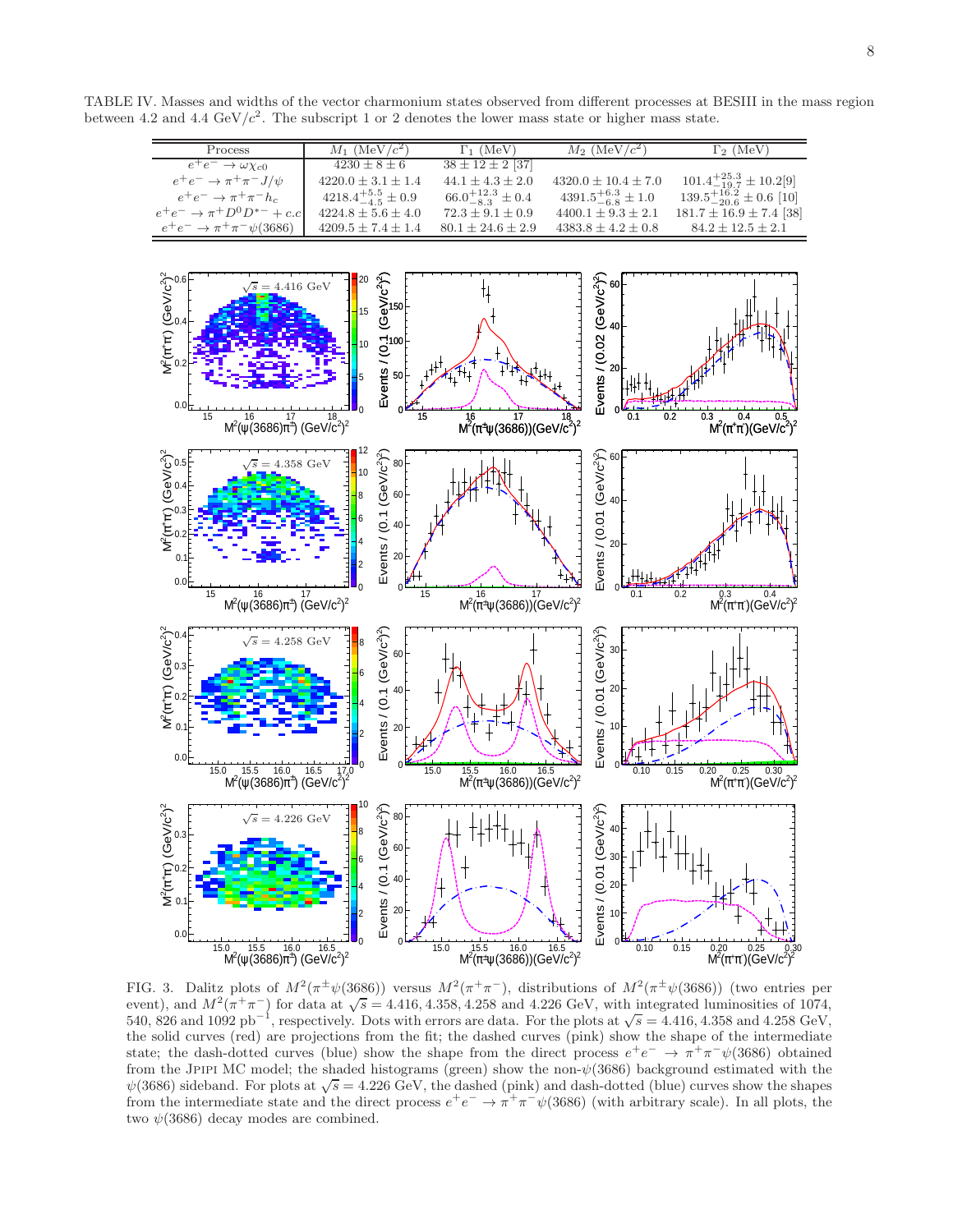spectrum have kinematic reflections at each other's mass positions. For data at  $\sqrt{s} = 4.226 \text{ GeV}$ , no structure is clearly seen, which is very different from the behavior at the energy point close by,  $\sqrt{s} = 4.258 \text{ GeV}$ . A further striking feature for data at  $\sqrt{s} = 4.226$  GeV is a very different  $M(\pi^+\pi^-)$  distribution from those at the other three energy points.

To characterize the structure observed on the  $M(\pi^{\pm}\psi(3686))$  spectrum for data at  $\sqrt{s} = 4.416 \text{ GeV},$ an unbinned maximum likelihood fit is carried out on the Dalitz plot of  $M^2(\pi^+\psi(3686))$  versus  $M^2(\pi^-\psi(3686))$ (denoted as  $x$  and  $y$  in formula 4). Assuming an intermediate state with spin parity  $1^+$ , the Dalitz plot is parameterized by the coherent sum of the process with an intermediate state and the direct process  $e^+e^- \rightarrow$  $\pi^{+}\pi^{-}\psi(3686)$ . The PDF of the intermediate state is described with an S-wave Breit-Wigner function without considering interference among the charged conjugate modes,

$$
\frac{p \cdot q/c^2}{(M_R^2 - x)^2 + M_R^2 \cdot \Gamma^2/c^4} + \frac{p \cdot q/c^2}{(M_R^2 - y)^2 + M_R^2 \cdot \Gamma^2/c^4},\tag{4}
$$

where  $p$  (q) is the  $\psi$ (3686) (intermediate state) momentum in the  $\pi^{\pm}\psi(3686)$  (initial  $e^+e^-$ ) rest frame, and  $M_R$ and Γ are the mass and width of the intermediate state. The 2-dimensional mass resolution and the detection efficiency, determined from MC simulations, are incorporated in the PDF for the intermediate states in the fit. The PDF of the direct process  $e^+e^- \to \pi^+\pi^-\psi(3686)$  is taken from a MC-simulated shape using the Jpipi model, and that of the non- $\psi(3686)$  background is described with the distribution of events in the  $\psi(3686)$  sideband region. A simultaneous fit constraining the mass and width of the intermediate state is carried out by maximize the product of the likelihood values of the two  $\psi(3686)$  decay modes. The fit process is validated using MC samples. The distributions of mass resolution and detection efficiency are provided in the appendix.

The fit yields a mass of  $M = 4032.1 \pm 2.4 \text{ MeV}/c^2$ and a width of  $\Gamma = 26.1 \pm 5.3$  MeV for the intermediate state with a significance of  $9.2\sigma$ , evaluated by comparing the likelihood values with or without the intermediate states included. The fit projections on  $M^2(\pi^{\pm}\psi(3686))$ and  $M^2(\pi^+\pi^-)$  for data at  $\sqrt{s} = 4.416$  GeV are shown in Fig. 3. It can be seen that the overall fit curve does not match the peaking structure on the  $M(\pi^{\pm}\psi(3686))$ spectrum in data, and the corresponding confidence level (C.L.) of the fit is only 8%, as estimated by toy-MC tests. Alternative fits with different assumptions of the spin parity of the intermediate state, including the interference among the charge conjugated modes, and including the contribution of  $Z_c(3900)^{\pm}$  are explored. In these fits the parameters of the intermediate state are close to the norminal fit result and the fit qualities are not improved significantly. As shown in the Dalitz plot, the behavior of the structure is very different between the high  $M(\pi^+\pi^-)$  region and the low  $M(\pi^+\pi^-)$  region.

A similar fit to data with the additional requirement  $M^2(\pi^+\pi^-) > 0.3 \text{ (GeV/}c^2)^2$  is performed, which yields a mass of  $M = 4030.3 \pm 0.1$  MeV/ $c^2$  and a width of  $\Gamma = 5.1 \pm 0.2$  MeV. The corresponding projection of the fit and data on the  $M^2(\pi^{\pm}\psi(3686))$  distribution is shown in Fig. 4, and the fit C.L. is 50%.



FIG. 4. Projection of  $M^2(\pi^{\pm}\psi(3686))$  at  $\sqrt{s} = 4.416 \text{ GeV}$ with a requirement of  $M^2(\pi^+\pi^-) > 0.3 \text{ (GeV/c}^2)^2$ .

Similar fits are carried out to data at  $\sqrt{s}$  = 4.358 and 4.258 GeV, where the parameters of the intermediate state are fixed to those from the fit to data at  $\sqrt{s}$  = 4.416 GeV. The projections on  $M^2(\pi^{\pm}\psi(3686))$ and  $M^2(\pi^+\pi^-)$  are also shown in Fig. 3. The statistical significance of the intermediate state is  $3.6\sigma$  and  $9.6\sigma$  for data at  $\sqrt{s}$  = 4.358 and 4.258 GeV, respectively. For data at  $\sqrt{s}$  = 4.358 GeV, as shown in the Dalitz plot, a cluster of events appears in the  $M^2(\pi^{\pm}\psi(3686))$  spectrum at low  $M^2(\pi^+\pi^-)$ , which also shows a hint of an intermediate structure. As mentioned previously, for data at  $\sqrt{s}$  = 4.258 GeV, the structures with masses of 3900 and 4030 MeV/ $c^2$  on the  $M(\pi^{\pm}\psi(3686))$  spectrum are kinematic reflections of each other, so the fit results are strongly dependent on whether the  $Z_c(3900)^{\pm}$  is included in the fit or not. For data at  $\sqrt{s} = 4.226 \text{ GeV}$ , an intermediate state with a mass of 4030 MeV and its reflection are very close to the kinematic boundary of the three-body decay, so no obvious peak is observed in the  $M(\pi^{\pm}\psi(3686))$  spectrum. The anomalous distribution on the  $M(\pi^+\pi^-)$  spectrum is, however, discussed in Ref. [39]. For the other energy points with high statistics, such as  $\sqrt{s} = 4.387$  and 4.600 GeV, the Dalitz plots and the distribution of  $M^2(\pi^{\pm}\psi(3686))$  and  $M^2(\pi^+\pi^-)$ are shown in Fig. 5.

#### VII. SUMMARY

In summary, based on 5.1 fb<sup>-1</sup> of  $e^+e^-$  collision data with c.m. energies between 4.008 and 4.600 GeV, collected with the BESIII detector, the Born cross sec-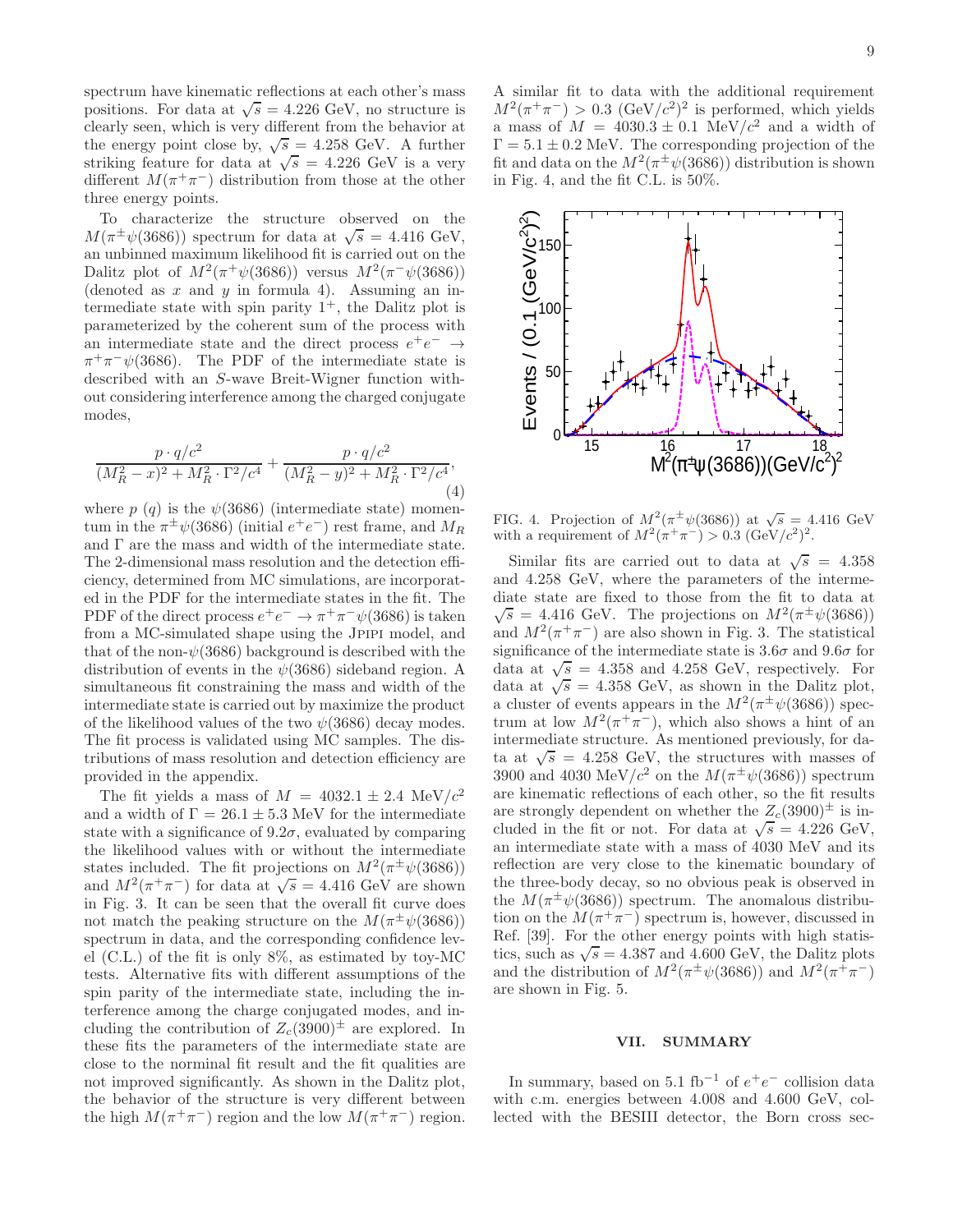

FIG. 5. Dalitz plots of  $M^2(\pi^{\pm}\psi(3686))$  versus  $M^2(\pi^{\pm}\pi^{-})$ , distributions of  $M^2(\pi^{\pm}\psi(3686))$  (two entries per event), and  $M^2(\pi^+\pi^-)$  for data at  $\sqrt{s} = 4.38$  and 4.600 GeV, Dots with errors are data, the dashed (pink) and dash-dotted (blue) curves show the shapes from intermediate state and direct process  $e^+e^- \to \pi^+\pi^-\psi(3686)$  (with arbitrary scale).

tions of  $e^+e^- \to \pi^+\pi^-\psi(3686)$  are measured. The measured cross sections are in good agreement with those from Babar and Belle [4, 5], but with significantly improved precision. The cross section is fit with three coherent Breit-Wigner functions. The parameters of two resonances, the  $Y(4220)$  and  $Y(4390)$ , are determined from the fit to be  $M = 4209.5 \pm 7.4 \pm 1.4 \text{ MeV}/c^2$  and  $\Gamma = 80.1 \pm 24.6 \pm 2.9$  MeV for the  $Y(4220)$ , and  $M =$  $4383.8 \pm 4.2 \pm 0.8$  MeV/c<sup>2</sup> and  $\Gamma = 84.2 \pm 12.5 \pm 2.1$  MeV for the  $Y(4390)$ , where the first errors are statistical and the second systematic. The resonance  $Y(4220)$  is observed in the process  $e^+e^- \rightarrow \pi^+\pi^-\psi(3686)$  for the first time with a significance of  $5.8\sigma$ . Both of the resonances  $Y(4220)$  and  $Y(4390)$  are consistent with the vector resonances observed in  $e^+e^- \to \pi^+\pi^-h_c$  [10]. The  $Y(4220)$  state is possibly the same state as observed in  $e^+e^- \to \pi^+\pi^-J/\psi$  [9] and  $e^+e^- \to \omega \chi_{c0}$  [37], and an attempt was made with a combined fit to the  $e^+e^- \to \omega \chi_{c0}$ ,  $\pi^+\pi^-J/\psi$ ,  $\pi^+\pi^-h_c$ , and  $\pi^+D^0D^{*-}+c.c$  cross sections measured by BESIII to determine the resonant parameters of the  $Y(4220)$  [40]. Peaking at a similar mass was also observed in the process  $e^+e^- \to \eta J/\psi$  [41] at BESIII.

A charged charmonium-like structure is observed in the  $M(\pi^{\pm}\psi(3686))$  spectrum for data at  $\sqrt{s} = 4.416 \text{ GeV}.$ A fit to the structure, assuming the existence of a spinparity  $1^+$  charmonium-like state, yields a mass  $M =$  $4032.1 \pm 2.4 \text{ MeV}/c^2$ , where the errors are statistical only. However, the fit cannot describe data well. The width of the intermediate state varies over a wide range for different kinematic regions of data at  $\sqrt{s}$  = 4.416 GeV. Similar fits are carried out to data at  $\sqrt{s} = 4.258$  and 4.358 GeV, where there is also evidence for the new structure at 4030 MeV/ $c^2$  in the  $M(\pi^{\pm}\psi(3686))$  spectra. For data at  $\sqrt{s}$  = 4.226 GeV, no obvious structure in the  $M(\pi^{\pm}\psi(3686))$  spectrum is observed, but the  $M(\pi^{+}\pi^{-})$ 

spectrum shows an anomalous distribution. The measured mass of the intermediate state deviates from that of the structure observed by Belle with their full data sample [5] by over  $3\sigma$ . Larger data sets, as well as additional theoretical input, are necessary for further understanding of the intermediate structures in  $e^+e^- \to \pi^+\pi^-\psi(3686)$ .

#### VIII. ACKNOWLEDGMENTS

The BESIII collaboration thanks the staff of BEPCII, the IHEP computing center and the supercomputing center of USTC for their strong support. This work is supported in part by National Key Basic Research Program of China under Contract No. 2015CB856700; National Natural Science Foundation of China (NSFC) under Contracts Nos. 11235011, 11322544, 11335008, 11375170, 11275189, 11425524, 11475164, 11475169, 11625523, 11605196, 11605198, 11635010; the Chinese Academy of Sciences (CAS) Large-Scale Scientific Facility Program; the CAS Center for Excellence in Particle Physics (CCEPP); Joint Large-Scale Scientific Facility Funds of the NSFC and CAS under Contracts Nos. U1332201, U1532257, U1532258, U1532102; CAS under Contracts Nos. KJCX2-YW-N29, KJCX2-YW-N45, QYZDJ-SSW-SLH003; 100 Talents Program of CAS; National 1000 Talents Program of China; INPAC and Shanghai Key Laboratory for Particle Physics and Cosmology; German Research Foundation DFG under Contracts Nos. Collaborative Research Center CRC 1044, FOR 2359; Istituto Nazionale di Fisica Nucleare, Italy; Joint Large-Scale Scientific Facility Funds of the NSFC and CAS; Koninklijke Nederlandse Akademie van Wetenschappen (KNAW) under Contract No. 530-4CDP03; Ministry of Development of Turkey under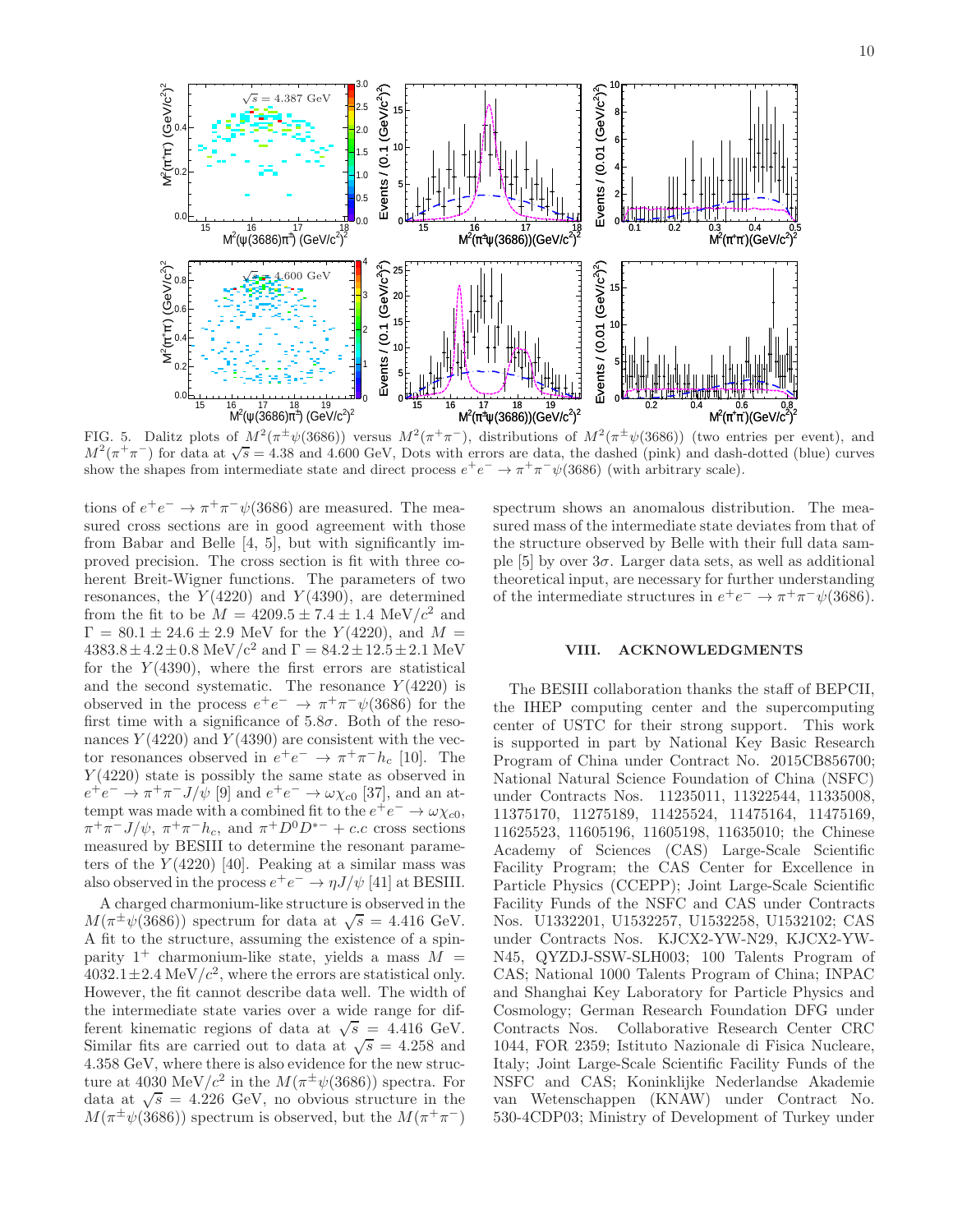Contract No. DPT2006K-120470; National Natural Science Foundation of China (NSFC); National Science and Technology fund; The Swedish Resarch Council; U. S. Department of Energy under Contracts Nos. DE-FG02-05ER41374, DE-SC-0010118, DE-SC-0010504, DE-SC-0012069; University of Groningen (RuG) and the Helmholtzzentrum fuer Schwerionenforschung GmbH (GSI), Darmstadt; WCU Program of National Research Foundation of Korea under Contract No. R32-2008-000- 10155-0.

#### Appendix A: Distribution of  $\epsilon(x, y)$  and  $\sigma(x, y)$

In Eq. A1, the fit procedure can be carried out by the Breit-Wigner function for  $M^2(\pi^+\psi(3686))$  and

 $M^2(\pi^-\psi(3686))$  (denoted as x and y) convoluted with a resolution function  $\sigma(x)$ ,  $\sigma(y)$ , respectively, and then each of them multiplies by a flat polynomial on  $y$  and  $x$  to form a 2-dimensional function. The signal shape can then be obtained by multiplying a 2-dimensional resolution function  $\epsilon(x, y)$  after adding the above two 2dimensional functions together.

$$
\epsilon(x,y) \cdot \left(\frac{p \cdot q}{(M_R^2 - x)^2 + M_R^2 \cdot \Gamma^2} + \frac{p \cdot q}{(M_R^2 - y)^2 + M_R^2 \cdot \Gamma^2}\right) \otimes \sigma(x,y),\tag{A1}
$$

The resolution for distributions  $M^2(\pi^+\psi(3686))$  and  $M^2(\pi^-\psi(3686))$  are shown in Fig. 6 for c.m. energies  $\sqrt{s}$  =4.416, 4.358, 4.258 and 4.226 GeV. It can be parameterised by a double-Gaussian with the parameters listed in Table V. The distributions of 2-dimensional efficiency function are shown in Fig. 7.

- [1] B. Aubert et al. [BaBar Collaboration], Phys. Rev. Lett. 95, 142001 (2005); J. P. Lees et al. [BaBar Collaboration], Phys. Rev. D 86, 051102(R) (2012);
- [2] Q. He et al. [CLEO Collaboration], Phys. Rev. D 74, 091104(R) (2006);
- [3] C. Z. Yuan *et al.* [Belle Collaboration], Phys. Rev. Lett. 99, 182004 (2007); Z. Q. Liu et al. [Belle Collaboration], Phys. Rev. Lett. 110, 252002 (2013).
- [4] B. Aubert et al. [BaBar Collaboration], Phys. Rev. Lett. 98, 212001 (2007); Phys. Rev. D 89, 111103 (2014).
- [5] X. L. Wang *et al.* [Belle Collaboration], Phys. Rev. Lett. 99, 142002 (2007); Phys. Rev. D 91, 112007 (2015).
- [6] F. E. Close and P. R. Page, Phys. Lett. B 628, 215  $(2005)$ ;
- [7] L. Maiani, V. Riquer, F. Piccinini and A. D. Polosa, Phys. Rev. D 72, 031502 (2005);
- [8] M. B. Voloshin and L. B. Okun, JETP Lett. 23, 333 (1976); A. De Rujula, H. Georgi and S. L. Glashow, Phys. Rev. Lett. 38, 317 (1977); X. Liu, X. Q. Zeng and X. Q. Li, Phys. Rev. D 72, 054023 (2005);
- [9] M. Ablikim et al. [BESIII Collaboration], Phys. Rev. Lett. 118, 092001 (2017).
- [10] M. Ablikim et al. [BESIII Collaboration], Phys. Rev. Lett. 118, 092002 (2017).
- [11] M. Ablikim et al. [BESIII Collaboration], Phys. Rev. Lett. 110, 252001 (2013).
- [12] T. Xiao *et al.*, Phys. Lett. B **727**, 366 (2013).
- [13] M. Ablikim *et al.* [BESIII Collaboration], Phys. Rev. Lett. 111, 242001 (2013).
- [14] M. Ablikim et al. [BESIII Collaboration], Phys. Rev. Lett. 112, 022001 (2014).
- [15] M. Ablikim et al. [BESIII Collaboration], Phys. Rev. D 92, 092006 (2015).
- [16] M. Ablikim et al. [BESIII Collaboration], Phys. Rev. Lett. 112, 132001 (2014).
- [17] A. Bondar et al. [Belle Collaboration], Phys. Rev. Lett. 108,122001(2012).
- [18] M. Ablikim et al. [BESIII Collaboration], Chin. Phys. C 40, 063001 (2016).
- [19] M. Ablikim et al. [BESIII Collaboration], Chin. Phys. C 39, 093001 (2015).
- [20] M. Ablikim et al. [BESIII Collaboration], Nucl. Instrum. Meth. A 614, 3 (2010).
- [21] S. Agostinelli et al. [Geant4 Collaboration], Nucl. Instrum. Meth. A 506, 250 (2003).
- [22] Z. Y. Deng et al., HEP&NP 30, 371 (2006).
- [23] S. Jadach, B. F. L. Ward, and Z. Was, Phys. Rev. D 63, 113009 (2001).
- [24] E. Barberio and Z. Was, Comput. Phys. Commum. 79, 219 (1994).
- [25] T. Mannel and R. Urech, Z. Phys. C **73**, 541 (1997); S. Chakravarty and P. Ko, Phys. Rev. D 48, 1205 (1993); S. Chakravarty, S. M. Kim and P. Ko, Phys. Rev. D 50, 389 (1994).
- [26] R. G. Ping, Chin. Phys. C 32, 599 (2008); D. J. Lange, Nucl. Instrum. Meth. A 462, 152 (2001).
- [27] K. A. Olive et al. [Particle Data Group], Chin. Phys. C, 38, 090001 (2014).
- [28] J. C. Chen, G. S. Huang, X. R. Qi, D. H. Zhang and Y. S. Zhu, Phys. Rev. D 62, 034003 (2000).
- [29] W. A. Rolke et al. Nucl. Instrm. Meth. A 551, 493 (2005).
- [30] M. Ablikim et al. [BESIII Collaboration], Phys. Rev. Lett. 112, 022001 (2014); Phys. Rev. D 83, 112005 (2015).
- [31] M. Ablikim et al. [BESIII Collaboration], Phys. Rev. D 81, 052005 (2010).
- [32] M. Ablikim et al. [BESIII Collaboration], Phys. Rev. D 87, 012002 (2013).
- [33] E. A. Kuraev and V. S. Fadin, Sov. J. Nucl. Phys. 41, 466 (1985) [Yad. Fiz. 41, 733 (1985)].
- [34] G. D'Agostini, Nucl. Instrum. Meth. A 346, 306 (1994).
- [35] M. Ablikim et al. [BESIII Collaboration], Phys. Rev. D 89, 074039 (2014).
- [36] E. V. Abakumova et al. Nucl. Instrum. Meth. A 659, 21 (2011).
- [37] M. Ablikim et al. [BESIII Collaboration], Phys. Rev. Lett. 114, 092003 (2015).
- [38] Chang-Zheng Yuan for the BESIII Collaboration, " $e^+e^$ annihilation cross section measurements at BESIII", talk at "the 10th workshop of the France China Particle Physics Laboratory", http://indico.ihep.ac.cn/ event/6651/timetable/#20170329.detailed, March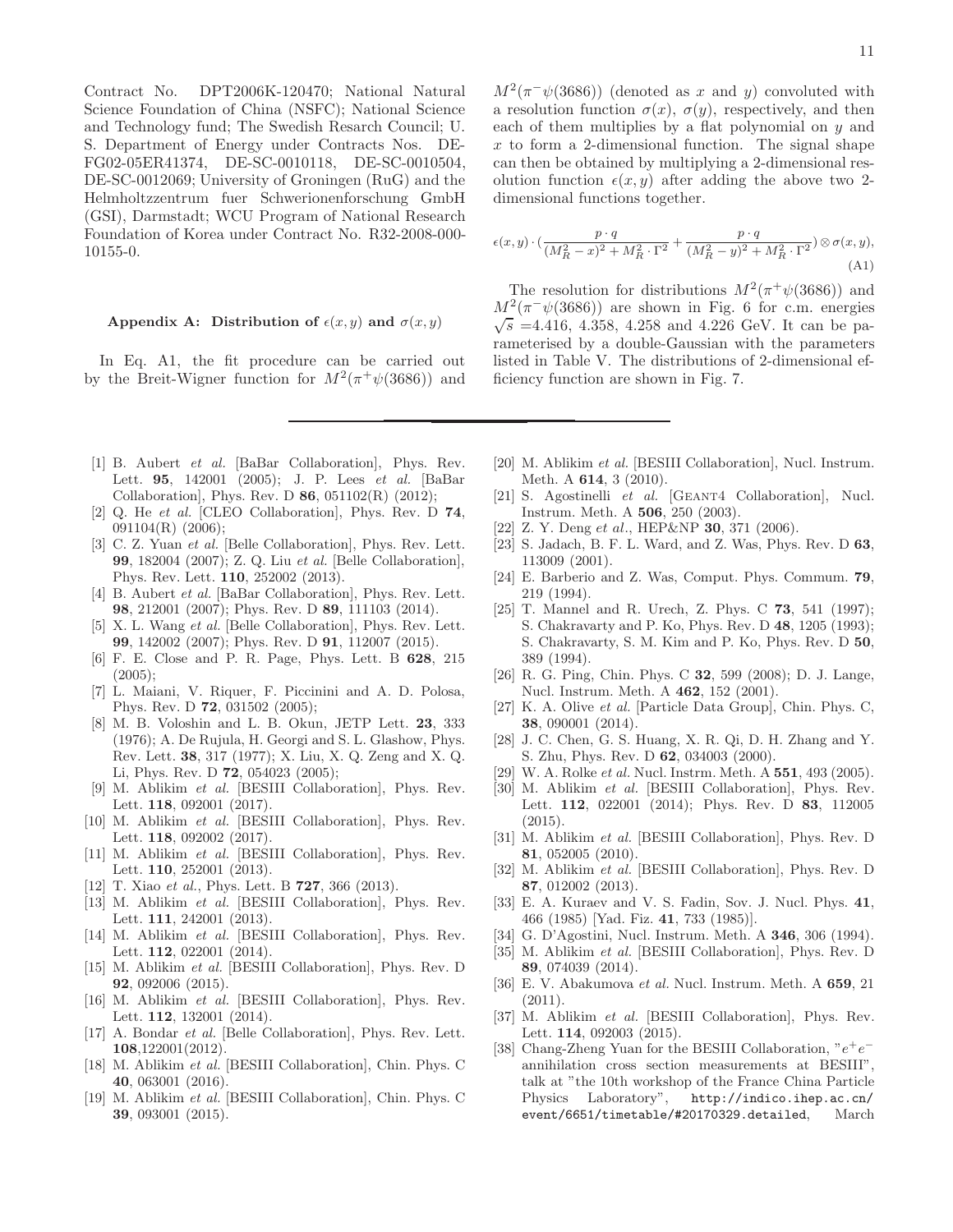

FIG. 6. Resolution function for  $M^2(\pi^{\pm}\psi(3686))$  at (a) 4.416, (b) 4.358, (c) 4.258 and (d) 4.226 GeV. The upper plots for mode I and bottom for mode II. Dots with error bars are data, the red solid line are fit results, dot-dashed line in pink denotes contribution from Gaussian function one, and the dashed line in blue denotes contribution from Gaussian function two.

TABLE V. Parameters of the resolution for  $M^2(\pi^{\pm}\psi(3686))$ , M and  $\sigma$  are the mean and resolution of Gaussian function, respectively. The subscript 1 or 2 denote Gaussian function one or two. *fra* is the fraction of Gaussian function one.

| $\sqrt{s}$ (GeV)  | $M_1 \ (\text{GeV}/c^2)^2$                                                        | $\sigma_1$ (GeV/c <sup>2</sup> ) <sup>2</sup> | $M_2 \; (\text{GeV}/c^2)^2$ | $\sigma_2 \sqrt{(\text{GeV}/c^2)^2}$      | fra |
|-------------------|-----------------------------------------------------------------------------------|-----------------------------------------------|-----------------------------|-------------------------------------------|-----|
| $4.416$ (Mode I)  | $0.00088 \pm 0.00017$                                                             | $0.01611 \pm 0.00016$ 0.0377 $\pm 0.0014$     |                             | $0.0543 \pm 0.0010$ 0.7862 $\pm$ 0.0064   |     |
| $4.416$ (Mode II) | $0.00014 \pm 0.00047$                                                             | $0.01918 \pm 0.00031$ 0.0581 $\pm 0.0046$     |                             | $0.0311 \pm 0.0023$ 0.841 $\pm 0.019$     |     |
| $4.358$ (Mode I)  | $0.00114 \pm 0.00015$                                                             | $0.01585 \pm 0.00014$ 0.0376 $\pm 0.0013$     |                             | $0.0567 \pm 0.0010$ 0.7809 $\pm$ 0.0057   |     |
| $4.358$ (Mode II) | $0.00011 \pm 0.00037$                                                             | $0.01839 \pm 0.00029$ 0.0508 $\pm 0.0049$     |                             | $0.0335 \pm 0.0021$ 0.839 $\pm$ 0.020     |     |
| 4.258 (Mode I)    | $0.00037 \pm 0.00012$                                                             | $0.01562 \pm 0.00011$ 0.0326 $\pm 0.0010$     |                             | $0.05346 \pm 0.00079$ 0.7974 $\pm 0.0048$ |     |
|                   | 4.258 (Mode II) $-0.001167 \pm 0.00026$ 0.01724 $\pm 0.00023$ 0.0432 $\pm 0.0032$ |                                               |                             | $0.0344 \pm 0.0013$ 0.841 $\pm$ 0.014     |     |

27-30, 2017, Tsinghua University, Beijing, China.

[39] M. B. Voloshin, JETP Lett. 37, 69 (1983); V. V.Anisovich, D. V. Bugg, A. V. Sarantsev and B. S. Zou, Phys. Rev. D 51, R4619 (1995).

95, 092007 (2017).

- [41] M. Ablikim et al. [BESIII Collaboration], Phys. Rev. D 91, 112005 (2015).
- [40] X. Y. Gao, C. P. Shen and C. Z. Yuan, Phys. Rev. D